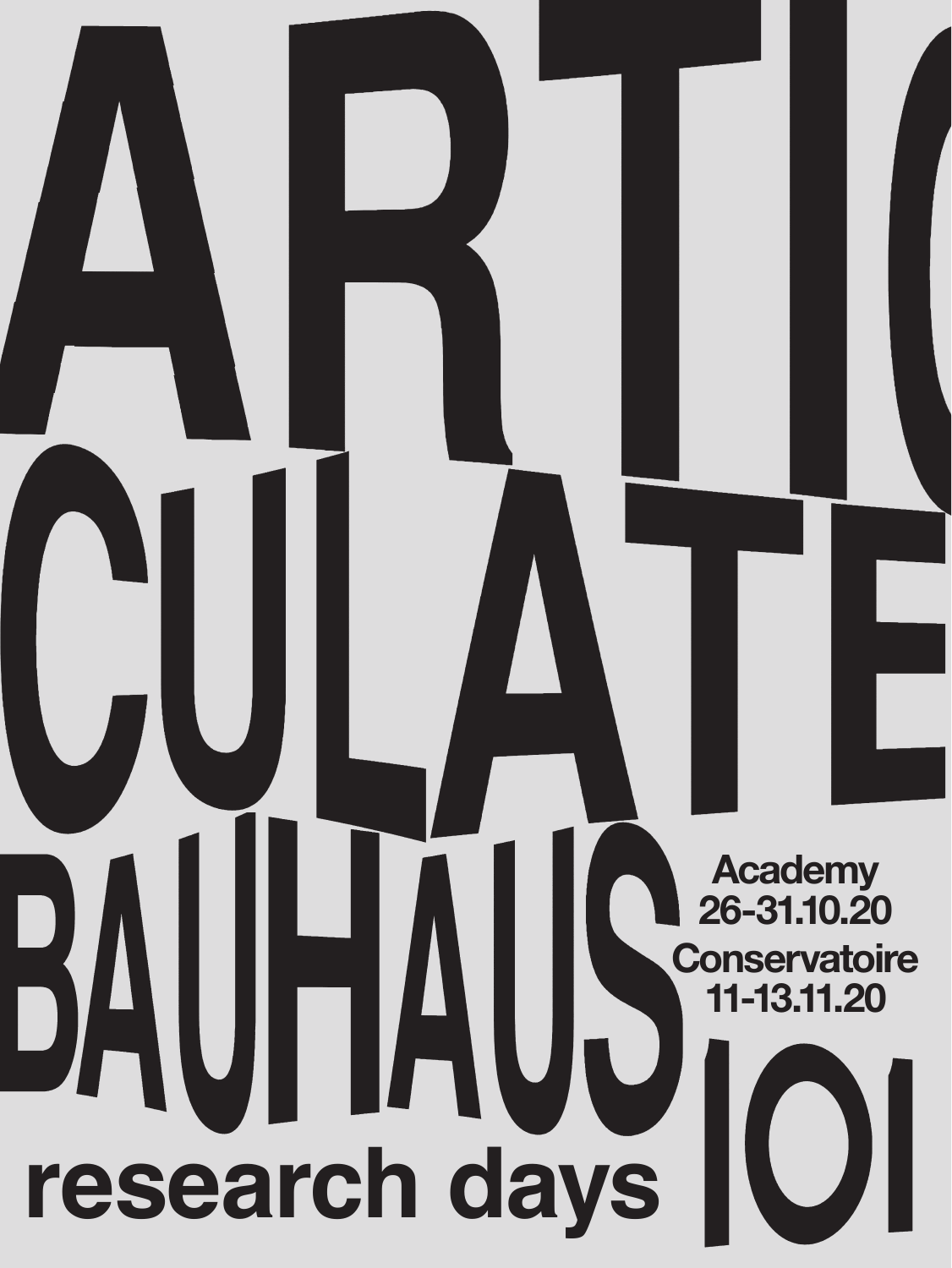## **Program Academy 26-31.10.20**

**ARTICULATE | BAUHAUS 1 0 1 research days**

#### WELCOME!

On this side of the brochure you will find the program of ARTICULATE at the Royal Academy of Fine Arts Antwerp. In order to accommodate our multilingual audience of students and researchers, all practical information is published in English. Content information is provided in Dutch and/or English, depending on the language in which the activity takes place.

#### LOCATIONS

Academy: Mutsaardstraat 31, 2000 Antwerp

Het Bos: Ankerrui 5/7, 2000 Antwerpen Check the sessions for the exact venue.

#### **TICKETS**

Free admission to all activities. For most events at the Academy advanced registration is not required, except for the master classes and the activities at Het Bos.

#### COVID-19

Before your visit, check the most recent Covid-19-guidelines on www.ap-arts.be/articulate

#### MORE INFORMATION

art&research@ap.be www.ap-arts.be/articulate FB artandresearchantwerp

#### Koninklijke Academie voor Schone Kunsten Antwerpen

| <b>AP</b> AP HOGESCHOOL |  |  |
|-------------------------|--|--|
|                         |  |  |

| MONDAY 26 OCTOBER |  |
|-------------------|--|
|-------------------|--|

- 10:00 • Master class 'THINK TANK future<br>18:00 TV', by Kristof Timmerman & Jan TV', by Kristof Timmerman & Janna Beck (**p. 4**) • Master class 'WRITING OUT LOUD', by Stefan Vanthuyne & Inge Henneman
	- (**p. 6**) • Master class 'Apartheid Art History Room', by Nico Dockx & Thomas Crombez (**p. 7**)
	- Master class 'The world looks indeed quite different', by Els Dietvorst (**p. 8**) • Master class 'Difficult to see', by
	- Vijai Patchineelam (**p. 9**)

10:00 – Research day 'VISI.ON.AIR. Talks and 16:00 thoughts about media. art and thoughts about media, art and technology', by MAXlab, with Lode Coen, Frederik De Bleser, Christophe De Jaeger, Philip Meersman, Kris Meeusen, Dan Mussett, Natché, Studio Radiaal, Rafaël Rozendaal, Peter Westenberg (**p. 4**)

- 11:00 Exhibition 'The Unruly Apparatus',<br>18:00 with works by Thomas Ruff, Sine Va with works by Thomas Ruff, Sine Van Menxel, Ine Kools, Filip Vervaet, Bram Rinkel, Spiros Hadjadjanos, Anton Cotteleer, Elias Asselbergh, Walead Beshty, Fabien Silvestre Suzor, Athar Jaber, Liesbet Grupping, Bernard Voïta, Aglaia Konrad, Kaat Somers, Azuli Peeters, Geert Goiris, Alix Manon, Seth Price, Bernadette Zdrazil, Miguel Cipriano, Wade Guyton (**p. 10**)
- 11:00 Reading room 'Track Report: The 18:00 first decade. 10 Years of artistic research' (**p. 11**)
- 11:00 'Initiatives for a Future-proof<br>14:00 Academy', by Educational Master Academy', by Educational Master of the Academy (**p. 16**)

#### continuously

V.U. Pascale De Groote

Pascale

v.u.

Groote **B**   Project 'Proposities voor DE PARKING', by students In Situ, in collaboration with students of UAntwerp, Design Sciences (Architecture) (**p. 18**)

#### TUESDAY 27 OCTOBER

10:00 – Master classes 'THINK TANK future 18:00 TV', 'WRITING OUT LOUD', 'Apartheid Art History Room', 'The world looks indeed quite different', 'Difficult to see' (**p. 4, 6-9**)

| $11:00 -$<br>18:00                                                                                  | Exhibition 'The Unruly Apparatus'<br>(p. 10)                                                                                                                                   |                                          | Art History Room', 'The world looks<br>indeed quite different', 'Difficult<br>to see' $(p. 4, 6-9)$ |  |  |
|-----------------------------------------------------------------------------------------------------|--------------------------------------------------------------------------------------------------------------------------------------------------------------------------------|------------------------------------------|-----------------------------------------------------------------------------------------------------|--|--|
| $11:00 -$<br>18:00                                                                                  | Reading room 'Track Report: The<br>first decade. 10 Years of artistic<br>$research'$ (p. 11)                                                                                   | $11:00 -$<br>18:00                       | Exhibition 'The Unruly Apparatus'<br>(p. 10)                                                        |  |  |
| $12:00 -$<br>14:00                                                                                  | 'Initiatives for a Future-proof<br>Academy', by Educational Master of<br>the Academy $(p.16)$                                                                                  | $11:00 -$<br>18:00                       | Reading room 'Track Report: The<br>first decade. 10 Years of artistic<br>$research'$ ( $p. 11$ )    |  |  |
| $12:30 -$<br>14:00                                                                                  | 'Soup Safe Session', guided walk<br>hosted by Steven Humblet, Geert<br>Goiris and Anton Cotteleer (p. 12)                                                                      | $12:30 -$<br>14:00                       | Dietvorst an postponed sted by Els                                                                  |  |  |
| $20:30 -$<br>21:00                                                                                  | Release concert 'Singer<br>Featherweight', by LEAP/DETACH<br>(Vitja Pauwels, Hendrik Lasure and                                                                                | $18:00 -$<br>19:30                       | Presentation master class<br>'VISI.ON.AIR // THINK TANK future TV'<br>(p. 5)                        |  |  |
|                                                                                                     | Casper Van De Velde) (p. 13)                                                                                                                                                   | $19:00 -$<br>20:30                       | 'Extra Academy', with guest Radio<br>Centraal (p. 14)                                               |  |  |
| $00:00 -$<br>01:30                                                                                  | Live radio show & album release<br>'Plano B, Lapa', by Vijai<br>Patchineelam (p. 14)                                                                                           | continuously                             | Project 'Proposities voor DE<br>PARKING' (p. 18)                                                    |  |  |
| continuously                                                                                        | Project 'Proposities voor DE                                                                                                                                                   |                                          |                                                                                                     |  |  |
|                                                                                                     | PARKING' (p. 18)                                                                                                                                                               |                                          | FRIDAY 30 OCTOBER                                                                                   |  |  |
|                                                                                                     | WEDNESDAY 28 OCTOBER                                                                                                                                                           | $10:00 -$<br>18:00                       | Master classes 'THINK TANK future<br>TV', 'WRITING OUT LOUD', 'Apartheid                            |  |  |
| $10:00 -$<br>18:00                                                                                  | Master classes 'THINK TANK future<br>TV', 'WRITING OUT LOUD', 'Apartheid                                                                                                       |                                          | Art History Room', 'The world looks<br>indeed quite different', 'Difficult<br>to see' (p. 4, 6-9)   |  |  |
| Art History Room', 'The world looks<br>indeed quite different', 'Difficult<br>to see' $(p. 4, 6-9)$ |                                                                                                                                                                                | $11:00 -$<br>18:00                       | Exhibition 'The Unruly Apparatus'<br>(p. 10)                                                        |  |  |
| $11:00 -$<br>18:00                                                                                  | Exhibition 'The Unruly Apparatus'<br>(p. 10)                                                                                                                                   | $11:00 -$<br>18:00                       | Reading room 'Track Report: The<br>first decade. 10 Years of artistic<br>research' (p. 11)          |  |  |
| $11:00 -$<br>18:00                                                                                  | Reading room 'Track Report: The<br>first decade. 10 Years of artistic<br>$research'$ (p. 11)                                                                                   | continuously                             | Project 'Proposities voor DE<br>PARKING' (p. 18)                                                    |  |  |
| $17:30 -$<br>19:30                                                                                  | Discussion evening 'BAUHAUS 101 -<br>EXPANDING ACADEMY. Experiments in                                                                                                         |                                          |                                                                                                     |  |  |
|                                                                                                     | Higher Arts Education and Research'                                                                                                                                            | SATURDAY 31 OCTOBER ANTWERP ART NOCTURNE |                                                                                                     |  |  |
|                                                                                                     | .introduce in Pas<br>.presenta postponed ities voor DE<br>PARKING', by students In Situ                                                                                        | $12:00 -$<br>21:00                       | Exhibition 'The Unruly Apparatus'<br>(p. 10)                                                        |  |  |
|                                                                                                     | · lecture 'BAUHAUS: Paradoxes<br>exposed', by Inge Henneman<br>· presentation 'Expanding Academy' by<br>Nico Dockx and Judith Wielander<br>conversation 'On Art Education' and | $12:00 -$<br>21:00                       | Reading room 'Track Report: The<br>first decade. 10 Years of artistic<br>research' (p. 11)          |  |  |
| $Q&A$ (p. 15)                                                                                       |                                                                                                                                                                                | $12:00 -$<br>21:00                       | Book launch 'Naughty Kids - Punk<br>in Antwerp' & film screening                                    |  |  |
| continuously                                                                                        | Project 'Proposities voor DE<br>PARKING' (p. 18)                                                                                                                               |                                          | 'Anarchy & Attitude. Punk in Antwerp<br>1980-1990' (p. 19)<br>postponed                             |  |  |
|                                                                                                     |                                                                                                                                                                                |                                          |                                                                                                     |  |  |
|                                                                                                     | THURSDAY 29 OCTOBER                                                                                                                                                            |                                          |                                                                                                     |  |  |

10:00 - Master classes 'THINK TANK future<br>18:00 - TV'. 'WRITING OUT LOUD'. 'Apartheic

TV', 'WRITING OUT LOUD', 'Apartheid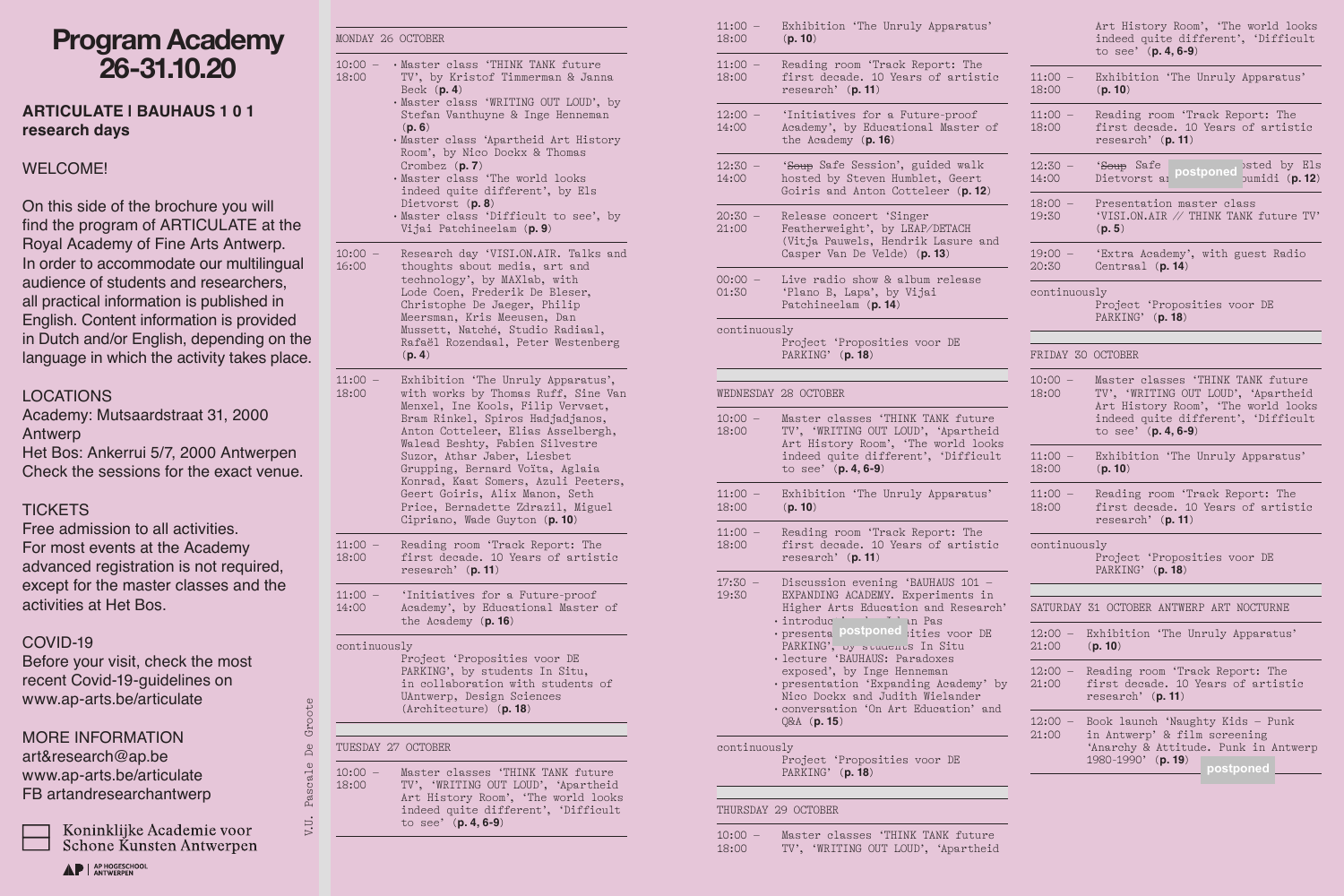

Master class

by **Kristof Timmermans** & **Janna Beck**

**Mon 26.10 – Fri 30.10**   $10:00 - 18:00$ 

The media landscape is on the eve of a revolutionary upheaval. Over the next decade, "watching television" will change radically. Where television used to be inw the hands of the government and used as propaganda, new channels such as YouTube, Vimeo, Facebook,… give the possibility to stream your own content. Subscribers or followers sometimes number in the millions. What will the TV channel of the future look like? How do you define a TV channel today? What is the difference between Tik-Tok, Netflix and VRT? Where are the opportunities for the arts in this revolution?

Participants will develop in small groups new TV formats of the future. They design a visual identity, form and substantive concept that they present on Thursday evening in a launch event with a one-minute trailer.

This master class and the research day on Monday are the kick-off of the research project VISI.ON.AIR.

For master students Language: English Venue: Academy (Wintertuin) More information on ap-arts.be

### **VISI.ON.AIR. Talks and thoughts about media, art and technology** Research day

#### by **MAXlab**

**Mon 26.10**  $10:00 - 16:00$ 

During ARTICULATE, MAXlab is launching the collective research project VISI.ON.AIR. This project aims to initiate a dialogue about media, art and technology and should ultimately lead to the co-creation of a digital TV channel. As a kick-off of the project, MAXlab invites a number of (inter) national guests and some of its own researchers on Monday 26 October to talk about contemporary (social) media, the role of (digital) arts in these media and the relationship to their own work. The whole is presented as an experimental television show, live from the Wintertuin. If possible, a limited audience is admitted, a larger audience can follow via live streaming. Recordings of the TV show may later become part of the programming of the TV channel that will be further developed.

This event is the first in a series of experiments within VISI.ON.AIR. On the one hand, it is investigated during the recordings how the live experience can be enhanced, what the added value is of such a live event and how visual elements can contribute. On the other hand, it is a preliminary study for the TV channel and the

lectures/performances provide input to further delineate the research. During the master class 'THINK TANK future TV', students will then make an artistic translation into concepts and concrete proposals for future TV formats.

Questions that may be addressed during this research day are: How do you define digital arts in the current media landscape? When do science and technology become art? Where are the major challenges for researchers in the contemporary media landscape? Where are the opportunities for MAXlab and the Academy in general?

With contributions by Lode Coen, Frederik De Bleser, Christophe De Jaeger, Philip Meersman, Kris Meeusen, Dan Mussett, Natché, Studio Radiaal, Rafaël Rozendaal, Peter Westenberg

Language: English

Venue: Academy (Wintertuin): live attendance is reserved for the participants of the master class and researchers of MAXlab Online attendance via live streaming youtube.com/royalacademyantwerp/live

### **VISI.ON.AIR // THINK TANK future TV**

Presentation master class

#### by **students master class**

**Thu 29.10** 18:00 – 19:30

In the master class 'THINK TANK future TV', students develop in small groups new TV formats of the future. They design a visual identity, form and substantive concept that they present on Thursday evening in a launch event with a one-minute trailer. This is streamed live from the Wintertuin.

Language: English

Venue: Academy (Wintertuin): live attendance is reserved for the participants of the master class and researchers of Maxlab, online attendance via live streaming youtube.com/royalacademyantwerp/live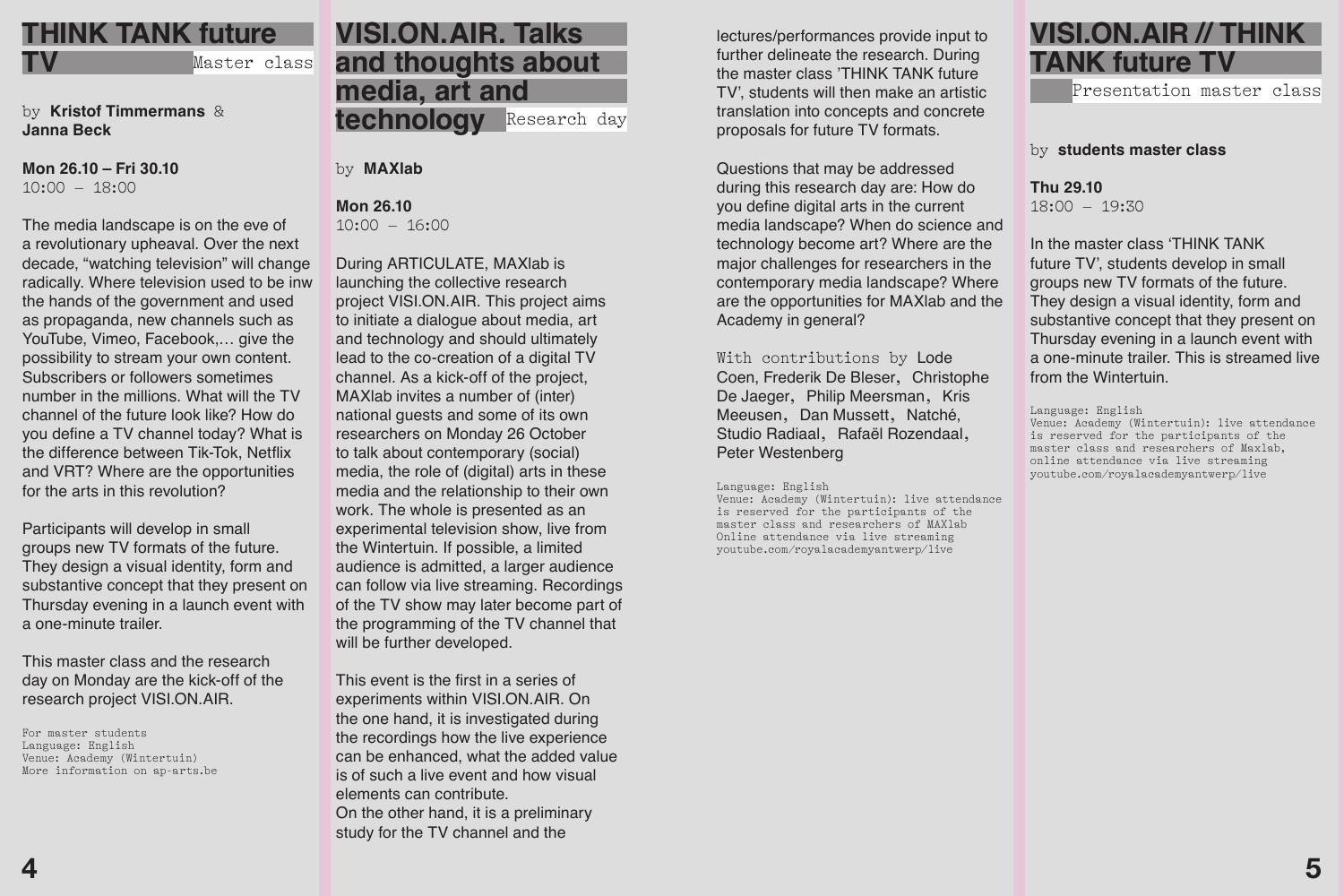### **WRITING OUT LOUD**

Master class

by **Stefan Vanthuyne** & **Inge Henneman**

**Mon 26.10 – Fri 30.10**  $10:00 - 18:00$ 

In this master class you explore and discover how you, as a visual artist, can use writing as an instrument in your thinking and working process; as a way to look critically at your own work and the work of others, but also as a way to get closer to yourself and your artistic practice. As you can think aloud, here you will write aloud. The purpose is not to become a writer, but to become familiar with words and to find your own voice to talk about your work. Thus, the common thread throughout the master class is the laying of a solid foundation for an artist's statement.

At the start of the master class, we give due attention to your notebook and diary entries, which you start keeping prior to the master class. Could they be important for artists, for example, to sharpen their awareness in observation and expose to us how we see and think? Throughout the week during interactive sessions we share our influences, references and sources, we map our genealogy as an artist, and reflect on what occupies our minds on a daily basis. We do word and writing exercises (possibly in relation to images) that pull you out of your comfort zone and your familiar artistic vocabulary. We literally cut, shred and paste text into new sentences and constructions.

We visit a museum, where you choose a work to write about. We respond with words to each other's work and talk about the relation we experience between words and the visual. We read a couple of artists' texts. But we stay away from the hermetic 'art speak' and look for more personal and free forms like letters, conversations, stream of consciousness or visual poetry.

Wilfried Huet of Gagarin magazine will show how you can open up the whole matter of text and art when 'the artist in his/her own words' stays away from explanation or justification. Poet and writer Charlotte Van den Broeck comes to visit and brings her experiences with her. On Thursday there will be an intervention by Mekhitar Garabedian, who will lend us his perspective on an exercise in artistic research.

Prior to the start of the master class, participants are required to start keeping an observation diary with daily reflections (from the beginning of October), as a personal preparatory exercise. These diary entries in your notebook will be the starting point for the shared process that takes shape in an open but confidential and secure research environment.

For master students Language: English and Dutch Venue: Academy (Anatomielokaal) More information on ap-arts.be

### **Apartheid Art History** Master class

by **Nico Dockx** & **Thomas Crombez**

**Mon 26.10 – Fri 30.10**  $10:00 - 18:00$ 

'Apartheid Art History Room' is an ongoing research project initiated by art historian, curator and thinker Sarat Maharaj. The project starts from his classroom back in the 1960s in Durban in South Africa, where he studied Art History at a university restricted by the apartheid regime to 'Blacks of Indian origin'.

At the time, this room developed as a hybrid environment, privately exhibiting an 'evolutionary ladder' of artifacts, artworks and cultures, thus undermining the insistence on a clear distinction between cultural groups as applied by the apartheid government. The central intention of the research is to 'revive' the Art History Room in new and very different contexts leading to new readings and versions of this classroom set-up, as happened in previous iterations in Malmö, Lisbon, and Amsterdam.

The Academy will host a new version of the Art History Room. The objective of the original Art History Room was to underline a Eurocentric vision of things. But what counter-views and readings did the display also open up – perhaps quite unwittingly? What light could this throw on today's world of the migratory mix of peoples and cultural elements —

on prickly issues of 'multiculturalism, its limits and shortcomings', on questions of learning to live with 'diversity and multiplicity', on much-thumbed notions of 'hospitality' and tolerance, on ceaseless everyday cultural translation and cosmopolitanising forces – all in a setting of apparent 'racisme sans race'?

Collaboration being a key component in developing new readings of the image of the room and in furnishing new works for it, a group of artists, teachers, researchers and students has started a collaborative dialogue in a preparatory process, exploring these and other research questions. The group will work towards a critical display of the Art History Room at the Academy, supported by a (semi) public program of lectures, walks and other gatherings.

During the master class accompanying the project, the ongoing group collaboration is expanded with the participants of the master class. We will explore echoes of these questions together with master students: What kind of objects could be added to the Art History Room? What would you personally add to it?

For master students Language: English Venue: Academy (Research Room) More information on ap-arts.be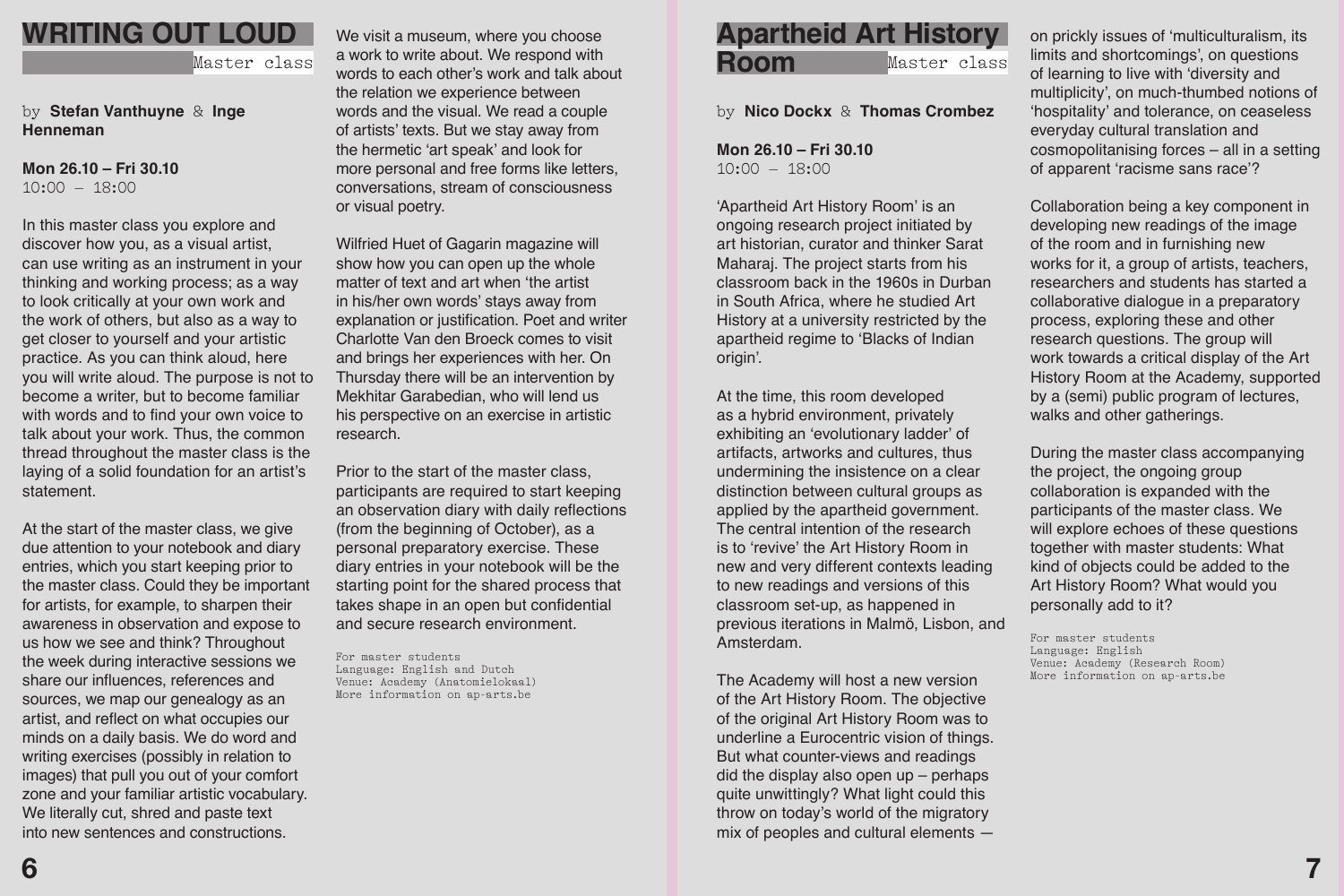### **The world looks indeed quite different**

Master class

by **Els Dietvorst**

**Mon 26.10 – Fri 30.10**  $10:00 - 18:00$ 

"Ladies and Gentlemen. The world looks indeed quite different." In 1974 Joseph Beuys wrote this sentence in white chalk on one of the one hundred blackboards in his installation 'Directive forces (of a new society). Today again (or still?) our society is in a deep crisis, facing unexpected, new, exciting challenges. Everything calls for change. Creativity is a basic characteristic of our being and can create change. Where do we find models to make our art in this new future? What do we create in order to make connections, to make a difference? Following Beuys we will find it in the social realm where we reconnect with primal social gestures and collective desires, needs and values.

For this master class and the collaboration we will engage in together, I will source from my own practice to invite you into a collective process of artistic research and mutual learning. Inspired by Beuys my work's fundaments are based on INTUITITION-IMAGINATION-TRANSFORMATION. A recurring question in my practice concerns the ecological. How can we move towards a more ecological practice? Ecological here meaning fluid, in and with nature as a driving power and inspiration that makes movements and currents possible.

During this experimental research week you will befriend the thin line between art and life where art becomes a place for communication, desire, exchange and engagement. You will learn the tools how to create freely, unattached to form and connected to your artistic soul. By creating small rituals we come closer to express the inner nature of things. It will lead us to questions as: How can we stimulate a new ethical awareness from an aesthetic point of view and stimulate new knowledge formation? What are the skills you need? How do I, as an artist connect to the world and what do I find necessary to share? How can we collectively share and create?

Guest artists during this week are Sadrie Alves, Stefania Assandri, Flor Maesen and Yi & Honey. They are the group of former master students whom I worked with for the solo exhibition 'Dooltocht/A desperate quest to find a base for hope' in M HKA. For this show I engaged in a deliberate collaboration with (former) master students of the Academy to recreate and re-make all my work. Every day we receive a challenge from them. On Friday we will reflect on the results of the previous days.

After this master class a 16-Page Notebook will be completed.

For master students Language: English Venue: Academy (Tempel) More information on ap-arts.be

### **Difficult to see**

Master class

by **Vijai Patchineelam**

**Mon 26.10 – Fri 30.10** 10:00 – 18:00

Engaging with the world from the perspective of a creator of images has multiple angles, requires different ways of seeing. One possible angle is to research multiple ways of seeing from the notion of film. Between ciné-club and reading group, this 5-day working week develops from daily film screenings complemented with sessions of collective readings and discussions. The intention of the master class is not a discussion on film as a medium, rather through film engage critically with larger societal issues.

Mixing different forms of being together — reading, viewing, discussing — gives emphasis to learning through peers, by way of sharing, accumulating and comparing different experiences. The attempt is to move towards a space for an active, critical and collective viewing experience. In other words, different ways of seeing informed by each other's perspective.

Together we will read texts by authors such as bel hooks, Gayatri Chakravorty Spivak, Susan Sontag, Paulo Freire and others. And delve into film movements such as: Parallel Cinema (India), Yugoslav Black Wave Cinema, New Argentine Cinema, Marginal Cinema (Brazil), LA Rebellion (United States of

America), The School of Reis (Portugal), amongst others. We will look critically into the problematics that arise in the process of portraying/documenting others and later the projection of that image. Before the the start of the week the program for each day will be communicated to the participants, along with a preparatory reading list.

We'll tackle together (possibly in the presence of guest teachers) issues such as: being together in our differences; the relations we establish while looking; developing a viewing relation with the cinematic context that takes into account what is present and what is absent.

Participants will take up an active role in the daily programme of the master class. While the mornings are dedicated to the collective readings of selected texts, after lunch we will proceed with the screening of selected films. Concluding each day with a discussion led by one of the participants taking turns in rounding up and developing further the main questions brought up during the activities of that day. In order to do so, it is important that the participants in charge with this role pay extra attention during the reading and screening sessions, by taking notes for example, which later can serve as a guide for the discussion.

For master students Language: English Venue: Academy (Lokaal Cinema) More information on ap-arts.be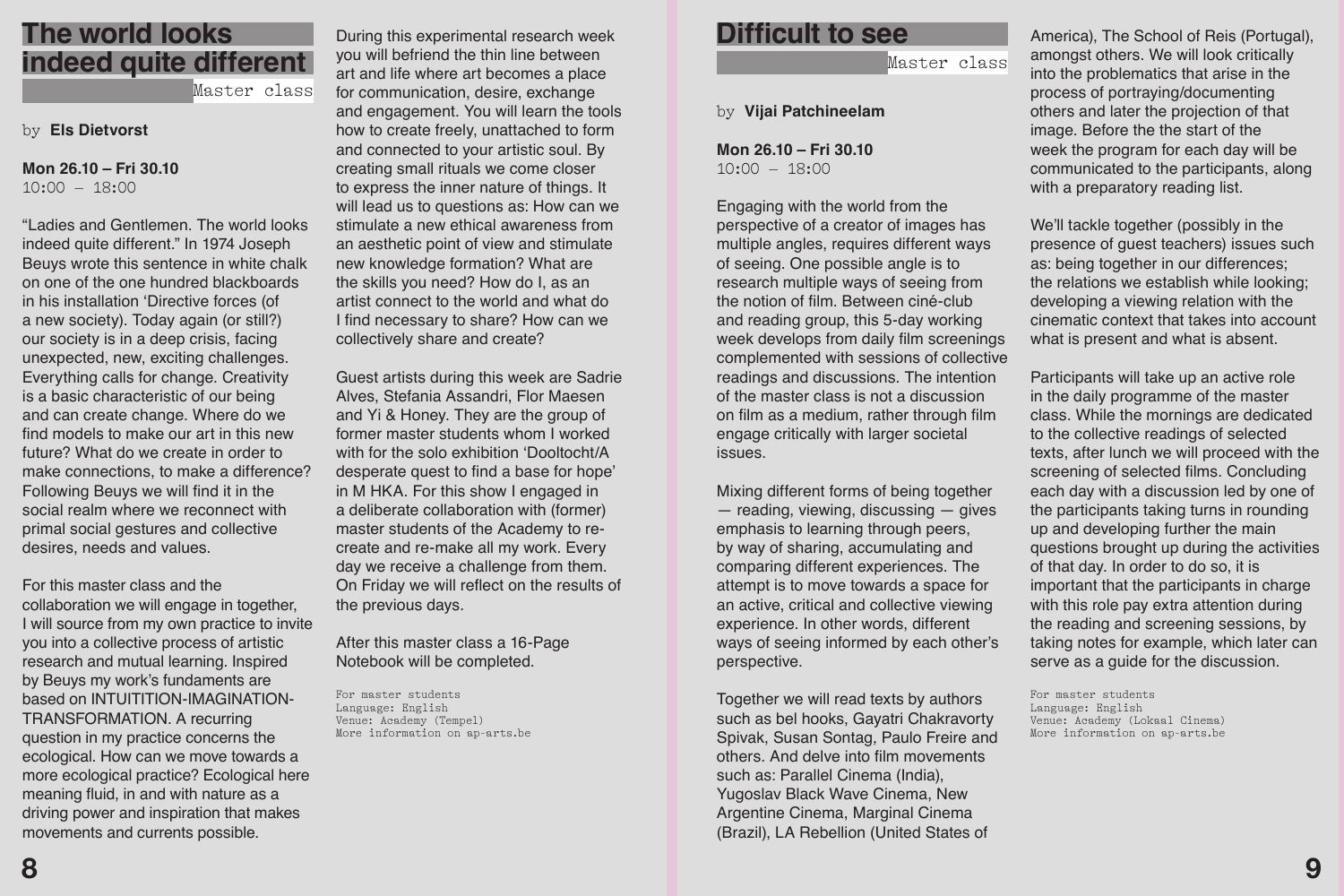### **The Unruly Apparatus** Exhibition

with works by **Thomas Ruff**, **Sine Van Menxel**, **Ine Kools**, **Filip Vervaet**, **Bram Rinkel**, **Spiros Hadjadjanos**, **Anton Cotteleer**, **Elias Asselbergh**, **Walead Beshty**, **Fabien Silvestre Suzor**, **Athar Jaber**, **Liesbet Grupping**, **Bernard Voïta**, **Aglaia Konrad**, **Kaat Somers**, **Azuli Peeters**, **Geert Goiris**, **Alix Manon**, **Seth Price**, **Bernadette Zdrazil**, **Miguel Cipriano** and **Wade Guyton**

#### **Fri 16.10 – Fri 30.10**

 $11:00 - 18:00$ Sunday closed

**Sat 31.10** ANTWERP ART NOCTURNE 12:00 – 21:00

The exhibition 'The Unruly Apparatus' presents the end result of a six-month research project at the Royal Academy of Fine Arts Antwerp, by Anton Cotteleer, Geert Goiris and Steven Humblet. The research project brought together a group of eleven young researchers to map out the possible meeting points between sculpture and photography and to react to them in a visual way. Where do these two practices meet, where do they come into conflict with each other and how can new, challenging work emerge from this friction?

The finished works show exactly what this process of mutual contamination has led to: photographs lose their transparency, become sturdy objects or acquire a sculptural quality, while sculptures arise

from photographic processes or play with optical effects. The exhibition confronts the works of the young researchers with some reference works by artists who have inspired their research.

De tentoonstelling 'The Unruly Apparatus' presenteert het beeldend eindresultaat van een zes maanden durend onderzoeksproject aan de Koninklijke Academie van Schone Kunsten Antwerpen, door Anton Cotteleer, Geert Goiris en Steven Humblet. Het onderzoeksproject bracht een groep van elf jonge onderzoekers samen om de mogelijke ontmoetingspunten tussen beeldhouwkunst en fotografie in kaart te brengen en er beeldend op te reageren. Waar raken beide praktijken elkaar, waar komen ze met elkaar in conflict en hoe kan uit die frictie nieuw, uitdagend werk ontstaan?

De gerealiseerde eindwerken tonen waartoe dit proces van wederzijdse besmetting precies heeft geleid: foto's verliezen hun transparantie, worden stugge objecten of krijgen een sculpturale kwaliteit, terwijl beeldhouwwerken dan weer ontstaan vanuit fotografische processen of spelen met optische effecten. De tentoonstelling confronteert de werken van de jonge onderzoekers met enkele referentiewerken van kunstenaars die hun onderzoek hebben geïnspireerd.

Venue: Academy (Lange Zaal, entrance Venusstraat 34) Free admission, advanced registration is not required

Soup Safe Sessions – Guided Walk in the exhibition: Tue 27.10, 12:30 – 14:00, by Steven Humblet, Geert Goiris, Anton Cotteleer

### **Track Report: The first decade. 10 Years of artistic research** Reading room

**Mon 26.10 – Fri 30.10**  $11:00 - 18:00$ 

**Sat 31.10** ANTWERP ART NOCTURNE 12:00 – 21:00

With 'Track Report: The first decade', the Royal Academy of Fine Arts Antwerp presents an overview of 10 years of publishing research in/as art.

Between 2009 – 2020, Track Report published fifty-four issues. Spanning from rather conventional looking textbook editions to alternative bearers as foldout posters and vinyl records: all of them, in one way or another, represent the strategy and the status of artistic research being conducted in and around the Royal Academy of Fine Arts Antwerp. The red thread running throughout all these publications is their materiality and plasticity. Being printed and distributed, Track Report goes against the tendency of radical digitization. This physical embodiment of edgy research reflects also the status of the Academy as a research community.

Met 'Track Report: The first decade' presenteert de Koninklijke Academie voor Schone Kunsten Antwerpen het overzicht van tien jaar publiceren van onderzoek in/als kunst.

Maar liefst vierenvijftig nummers zagen tussen 2009 en 2019 het levenslicht. Van eerder conventioneel ogende readers tot alternatieve dragers zoals uitvouwbare posters en vinylplaten: allemaal vertegenwoordigen ze op een of andere manier de strategie en de status van artistiek onderzoek in en rond de Koninklijke Academie voor Schone Kunsten Antwerpen. De rode draad doorheen al deze publicaties is hun materialiteit en plasticiteit. Hiermee ingaand tegen de tendens tot radicale digitalisering, vormt Track Report de fysieke belichaming van scherpzinnig onderzoek en van de onderzoeksgemeenschap aan de Academie.

Venue: Academy (Venushal, entrance Venusstraat 34) Free admission, advanced registration is not required

All Track Report publications are available for sale in the bookshop at the library of the Academy (entrance Mutsaardstraat 31). During the ANTWERP ART NOCTURNE, a temporary bookshop will be installed in the hall of the Academy.

#### PRESENTATION OF NEW TRACK REPORT PUBLICATIONS

TR19/06 'PLANO B' by Vijai Patchineelam Tue 27.10, 00:00 – 01:30, at Het Bos

TR20/02 'Singer Featherweight' by LEAP/DETACH Tue 27.10, 20:30 – 21:30, at Het Bos

TR20/03 'Naughty Kids. Punk in Antwerp' Sat 31.10, 12:00 – 21:00, at Academy (Wintertuin)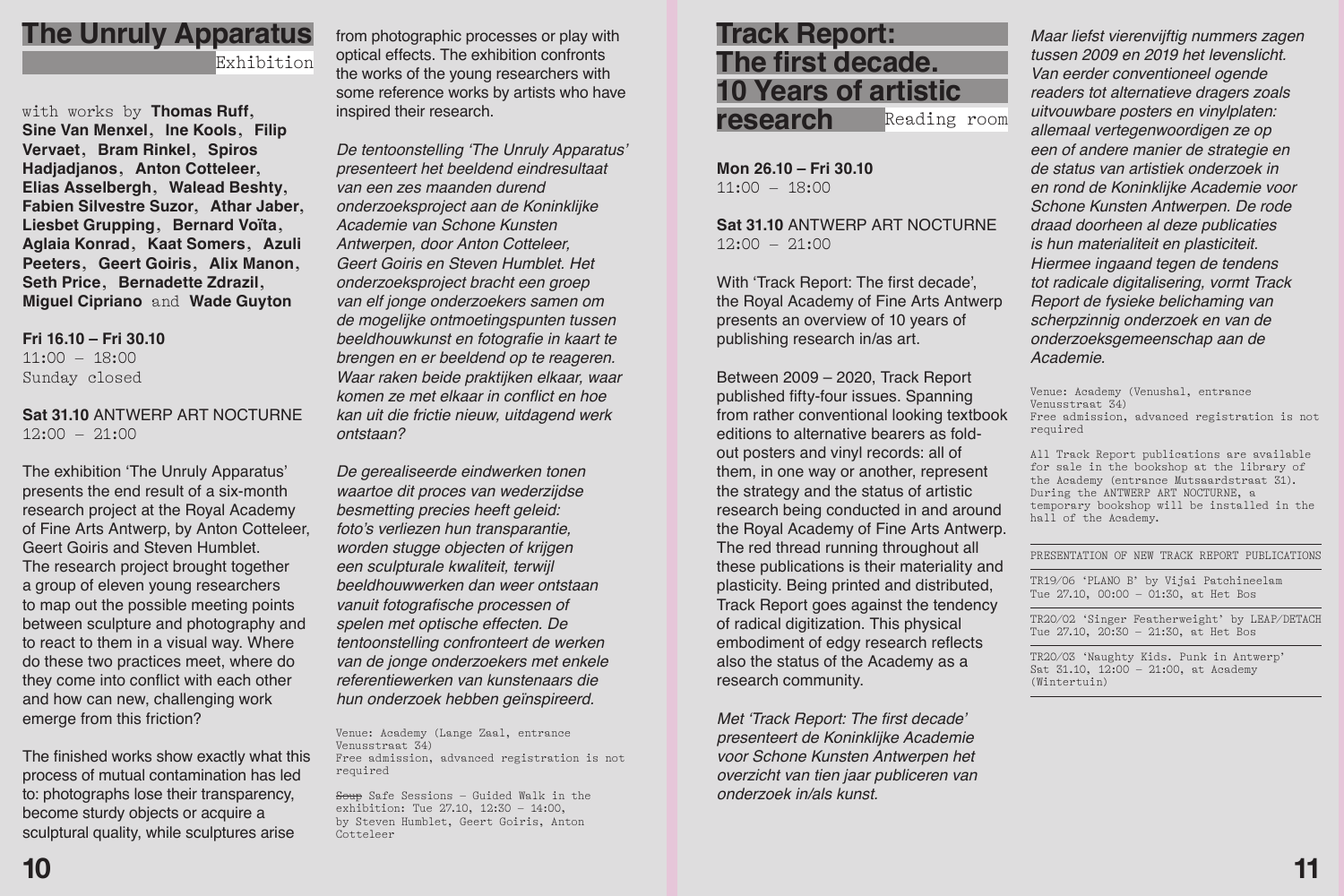### **Soup Safe Sessions**

Open(air) dialogues for

and by researchers

#### **Tue 27.10 & Thu 29.10**

| Tue 27.10      |                                                                                    |  |
|----------------|------------------------------------------------------------------------------------|--|
| 12:30<br>14:00 | Soup Safe Session hosted by Steven<br>Humblet, Geert Goiris and Anton<br>Cotteleer |  |
| Thu 29.10      |                                                                                    |  |
| 12:30<br>14:00 | h hosted by Els<br>Soup<br>Diet<br>postponed<br><i>i</i> Touloumidi                |  |

The Soup Sessions facilitate encounters for, by and about research in the arts at the Academy. During these lunch meetings researchers – both newcomers and more experienced researchers – get the chance to introduce their research process to their peers. Dialogue is always central to this. The Soup Sessions are intended as an opportunity for researchers to make as direct use as possible of the research capital of the Academy to which they belong and to which they themselves contribute.

In a one-and-a-half hour session, two researchers talk to each other about their research practice. There are no 'rules': researchers can elaborate on the scope of their research, their methods or processes, present (preliminary) conclusions or results, document their practice through images or tell about obstacles they encounter, their doubts and progress. The duo of researchers who host a session together, are expected to prepare soup and develop

a suitable format for their dialogue. The only guideline is the explicit invitation to create opportunities for an experimental approach to inquisitive listening and interaction. In this way, the sessions can not only be a moment for meeting and exchange in which the researchers get to know each other(s) practice(s) better, but there is also room for sharing insights that can support everyone's individual research practice.

The Soup Sessions will temporarily become Soup Safe Sessions as sharing a meal together is currently not allowed. The dialogue sessions will therefore take place without soup and mostly outside.

During ARTICULATE, the first Soup Safe Session will be about the project 'The Unruly Apparatus' and takes place as a guided walk through the exhibition in the Lange Zaal. Hosted by Steven Humblet, Geert Goiris and Anton Cotteleer. The second Soup Safe Session takes place in the Tempel and is hosted by Els Dietvorst and Vivi Touloumidi.

Language: English Venue: Academy (Tempel, Lange Zaal) Free admission, advanced registration is not required

### **ARTICULATE AT HET BOS**

**Celebrating 40 years of Radio Centraal!**

It is common practice to find alliances and join forces with partners-in-crime to collaborate for the dissemination of research. This can take many shapes taking into consideration what the research needs and the added exposure that an external context, location or event can offer. The collaboration with Het Bos and Radio Centraal, celebrating their 40<sup>th</sup> anniversary, offers the ideal occasion to illustrate this by co-organising a concert, a radio show and an evening of Extra Academy.

#### **LEAP/DETACH** – **Singer Featherweight**

Concert & release new album

by **Vitja Pauwels**, **Hendrik Lasure** & **Casper Van De Velde**

#### **Tue 27.10** 20:30 – 21:30

To play on location is an activity that is currently more of a normality for football teams or toddlers than for musicians, but we are taking our chances with this concert by LEAP/DETACH (Vitja Pauwels, Hendrik Lasure & Casper Van De Velde) on Tuesday evening 27 October in Het Bos.

The occasion is doubly festive: this concert is not only the album presentation of the most recent Track Report vinyl edition 'Singer Featherweight', it is also a birthday present for the jubilee of 40 years of Radio Centraal from behalf of the Academy.

The album 'Singer Featherweight' is the result of the two-year research project 'Artificial Extensions of Acoustics' at the Conservatoire. The trio of guitar, piano and drums wanted to explore the richness of their personal instruments in terms of timbre, time and form, regardless of any means and in interaction with one another. The result is a mix of improvisation and métier, of transience and deepening that is bound to get under your skin, also live.

Venue: Het Bos (Ankerrui 5/7) Free admission, but limited places – advanced reservations via www.hetbos.be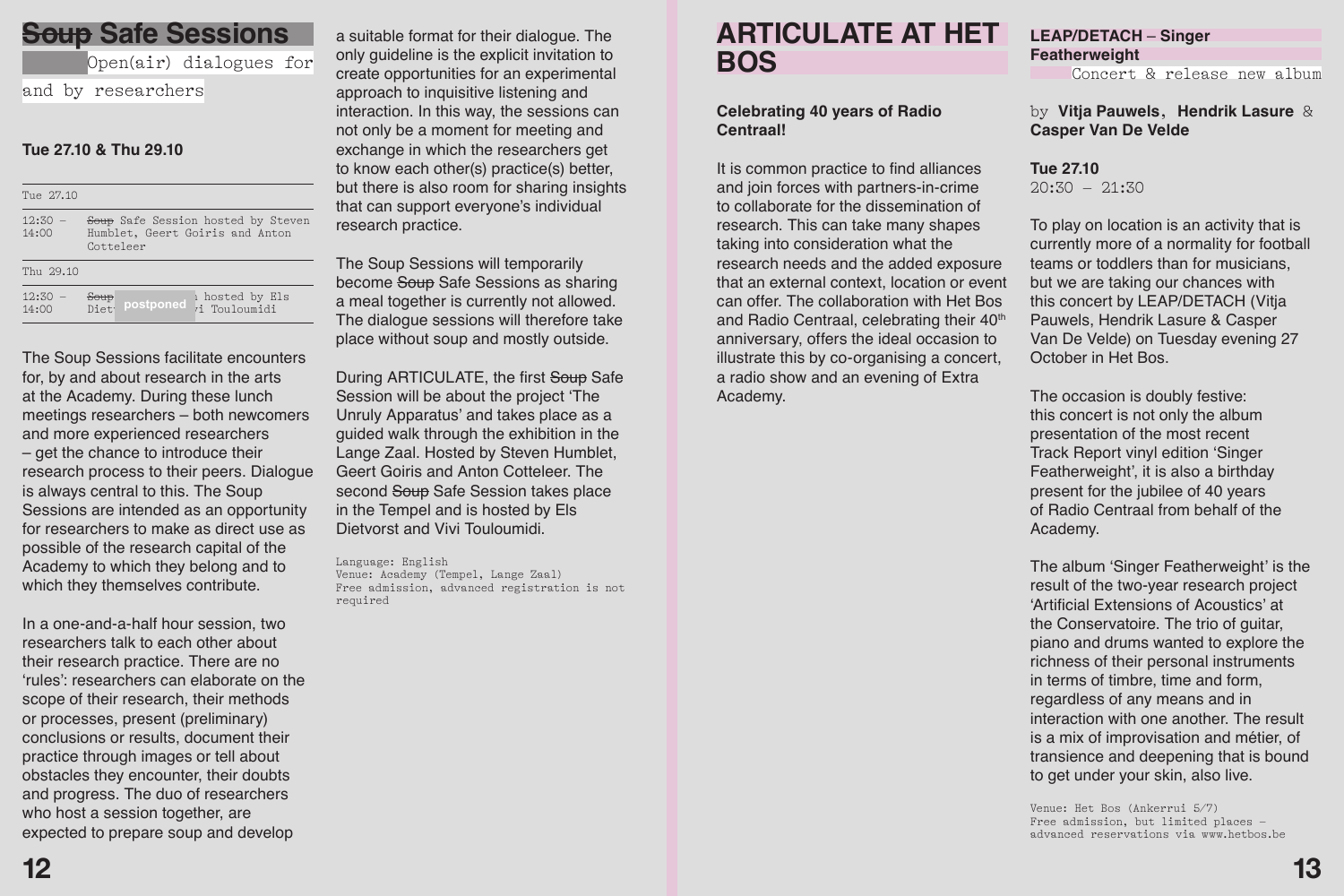#### **Plano B**

Live radio show & album launch

#### by **Vijai Patchineelam**

#### **Tue 27.10**

00:00 – 01:30

'Plano B' opened in 2003 in the neighbourhood of Lapa, Rio de Janeiro. A vinyl shop during the day and a cultural space of sorts over the weekend, 'Plano B' housed concerts, performances, talks, screenings, etc. by numerous artists from Brazil and abroad. Over the course of ten years it fomented an alternative music scene in Rio.

For a couple of years now, Vijai Patchineelam has worked with Fernando Torres on his archive of over 300 live recorded shows that were held in the shop between 2004 and 2013, when the space closed. Their ongoing collaboration has so far resulted in a double album of these recordings as a way of communicating what 'Plano B' was and to leave some trace of it for the current experimental music scene in Rio and beyond.

The album launch at the radio program 'Atelier Central' will bring together artists who've performed at 'Plano B', back when it was still active. Continuing with the collaborative ethos of 'Plano B' and in line with the spirit of Radio Centraal.

Venue: Bosbar – Het Bos (Ankerrui 5/7) On air: Radio Centraal 106.7 FM Online streaming: radiosonline.be/centraal/

with guest **Radio Centraal / Daniel de Botanicus**

**Extra Academy** Talk

#### **Thu 29.10** 19:00 – 20:30

Extra Academy organizes an open program of lectures, performances, workshops and screenings around artistic practice, reflection and research. The platform that it offers, is one where participants become acquainted with practices and visions that are hardly or not at all addressed in the media or art education. In this way Extra Academy aspire to create a much broader picture of the stratification and rich complexity of what contemporary artistic practice can mean in dialogue with, among other things, art-historical, socio-political, philosophical and economic implications.

During ARTICULATE Extra Academy invites Radio Centraal as guest with Daniel de Botanicus as spokesman. A fixture in the Antwerp underground and on the airwaves, Radio Centraal will blow out forty (!) candles this year. The idea, model and approach of Radio Centraal are perhaps more relevant than ever given the current zeitgeist: fully independent radio skilfully made and financed by the programme makers, mostly Antwerp musicians and artists. During this Extra Academy, Radio Centraal will explain the birth of this special musical alliance forty years later.

Language: English Venue: Het Bos (Ankerrui 5/7) Free admission, advanced reservations via www.hetbos.be

### **BAUHAUS 101 – EXPANDING ACADEMY Experiments in Higher Arts Education and Research**

Discussion evening

### **Wed 28.10** 17:30 – 19:30 **postponed**

| 17:30 | Introduction by Johan Pas (dean,<br>art historian, researcher)                                             |
|-------|------------------------------------------------------------------------------------------------------------|
| 17:40 | Propositions for 'DE PARKING'<br>by Students In Situ Department                                            |
| 17:50 | 'BAUHAUS: paradoxes exposed'<br>by Inge Henneman (art historian,<br>researcher)                            |
| 18:30 | <b>Break</b>                                                                                               |
| 18:40 | 'Expanding Academy' by Nico<br>Dockx (artist, researcher) and<br>Judith Wielander (curator,<br>researcher) |
| 19:00 | Conversation on Art Education +<br>Q&A                                                                     |
| 19:30 | Round-up & conclusion                                                                                      |

The central question during this ARTICULATE research days is: "Can artistic research contribute to imagining new perspectives, now that our way of life is shaken up?". These new perspectives can highlight a multitude of themes, both socially as within the arts or in the field of art education and present – not coincidentally – the topics that the research project 'Expanding Academy' endeavours to deal with in practice, with the aim of arriving at new forms of art education.

During this evening, we will make a leap from the present to the past and future and enter into a dialogue about old and new models, about urgent and long-term needs for our art education. The evening starts in the 'now', with an introduction by Johan Pas and the project 'DE PARKING' by In Situ and will continue with an exploration of the BAUHAUS model. The agenda for the discussion after the break is to explore alternative future approaches of our Antwerp academy. All participants invited to explore the potential of the initiative 'Expanding Academy', that tackles education as research, as artistic practice, as a critical position in the world, and to enter into dialogue about this.

All master students are expected to attend. Ideally, their input and that of other students, lecturers, researchers and other staff members and those involved will be the guiding thread of the conversation.

De centrale vraag tijdens deze ARTICULATE research days luidt: "Kan artistiek onderzoek bijdragen aan het verbeelden van nieuwe perspectieven, nu onze manier van leven door elkaar wordt geschud?". Die nieuwe perspectieven kunnen een veelheid van thema's uitlichten, zowel maatschappelijk als binnen de kunsten of op het vlak van kunstonderwijs. Niet toevallig zijn dit de thema's waar het onderzoeksproject 'Expanding Academy' in de praktijk mee aan de slag gaat om tot nieuwe vormen te komen.

Tijdens deze gespreksavond maken we een sprong van heden naar verleden en toekomst en gaan we in dialoog over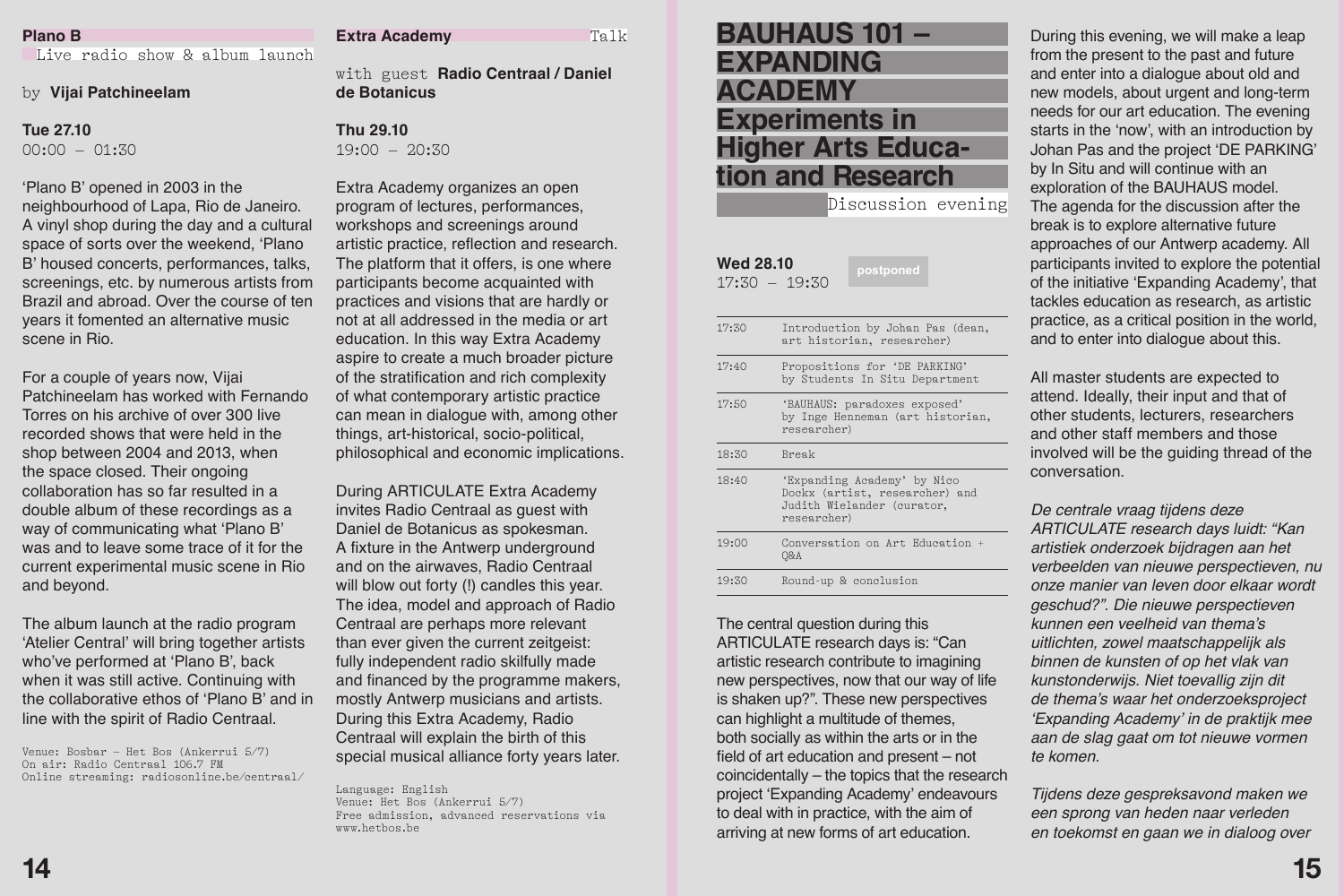oude en nieuwe modellen, over urgente en lange-termijnbehoeften voor ons kunstonderwijs. De avond start in het 'nu' met een introductie door Johan Pas en het project 'DE PARKING' van In Situ en vervolgt met een verkenning van het BAUHAUS-model. Onderwerp van de discussie na de pauze is het verkennen van alternatieve toekomstgerichte benaderingen voor onze Antwerpse academie. Alle aanwezigen worden uitgenodigd om het potentieel te verkennen van het initiatief 'Expanding Academy', dat onderwijs aanpakt als onderzoek, als artistieke praktijk, als een kritische positie in de wereld en om hierover in dialoog te treden.

Alle master studenten worden verwacht aanwezig te zijn. Hun inbreng en die van andere studenten, docenten, onderzoekers, medewerkers en betrokkenen vormt idealiter de rode draad door het gesprek.

Language: English and Dutch Venue: Academy (Atelier Beeldhouwkunst, entrance Parking Blindestraat) Free admission, advanced registration is not required

### **Initiatives for a futureproof Academy**

by **Educational Master of the Academy (EMA)**

During ARTICULATE, the EMA will put two projects in the spotlight by means of targeted actions.

Door middel van gerichte acties zet de EMA tijdens ARTICULATE twee projecten in de kijker.

| <b>ON/OFF: Towards an Adaptive</b> |                |  |
|------------------------------------|----------------|--|
| <b>Academy</b>                     | Kick-off event |  |

by **Educational Master of the Academy (EMA)** 

**Mon 26.10 & Tue 27.10**  $12:00 - 14:00$ 

From the shocking transition from physical to digital lessons a lot can be learned about the essence, adaptation and expansion of artistic and theoretical education. The EMA searches for what 'adaptive learning', 'blended learning' and 'hybrid learning' can mean for an art school in the year 2021.

With the kick-off of ON/OFF, the EMA invites all teachers, researchers and students of the academy to actively contribute to the development of a futureproof educational model, based on personal experiences.

Uit de recente schoksgewijze overgang van fysieke naar digitale lessen valt heel wat te leren over de essentie, adaptatie en expansie van artistiek en theoretisch onderwijs. De EMA zoekt in dit project naar wat 'adaptief leren', 'blended learning' en 'hybrid learning' kunnen betekenen voor een kunstschool anno 2021.

Met de kick-off van ON/OFF nodigt de EMA alle docenten, onderzoekers en studenten van de academie uit om, vanuit persoonlijke ervaringen, actief bij te dragen aan de ontwikkeling van een future-proof onderwijsmodel.

Language: English and Dutch Venue: Academy (the corridor) Free admission, registration is not required

#### **De Biechtstoel Action**

by **Educational Master of the Academy (EMA)** 

#### **Mon 26.10**

 $11:00 - 14:00$ 

The EMA invited the collective 'de Zendelingen' to park their Confessional at the academy in order to gauge experiences regarding diversity and inclusion. The results of the discussions will be taken into account in the development of a diversity and inclusion policy for school contexts.

De EMA nodigde het collectief 'de Zendelingen' uit om hun Biechtstoel op de academie te parkeren om te peilen naar ervaringen i.v.m. diversiteit en inclusie. De resultaten van de gesprekken worden meegenomen in de ontwikkeling van een diversiteits- en inclusiebeleid voor schoolcontexten.

Language: English and Dutch Venue: Academy (the corridor) Free admission, registration is not required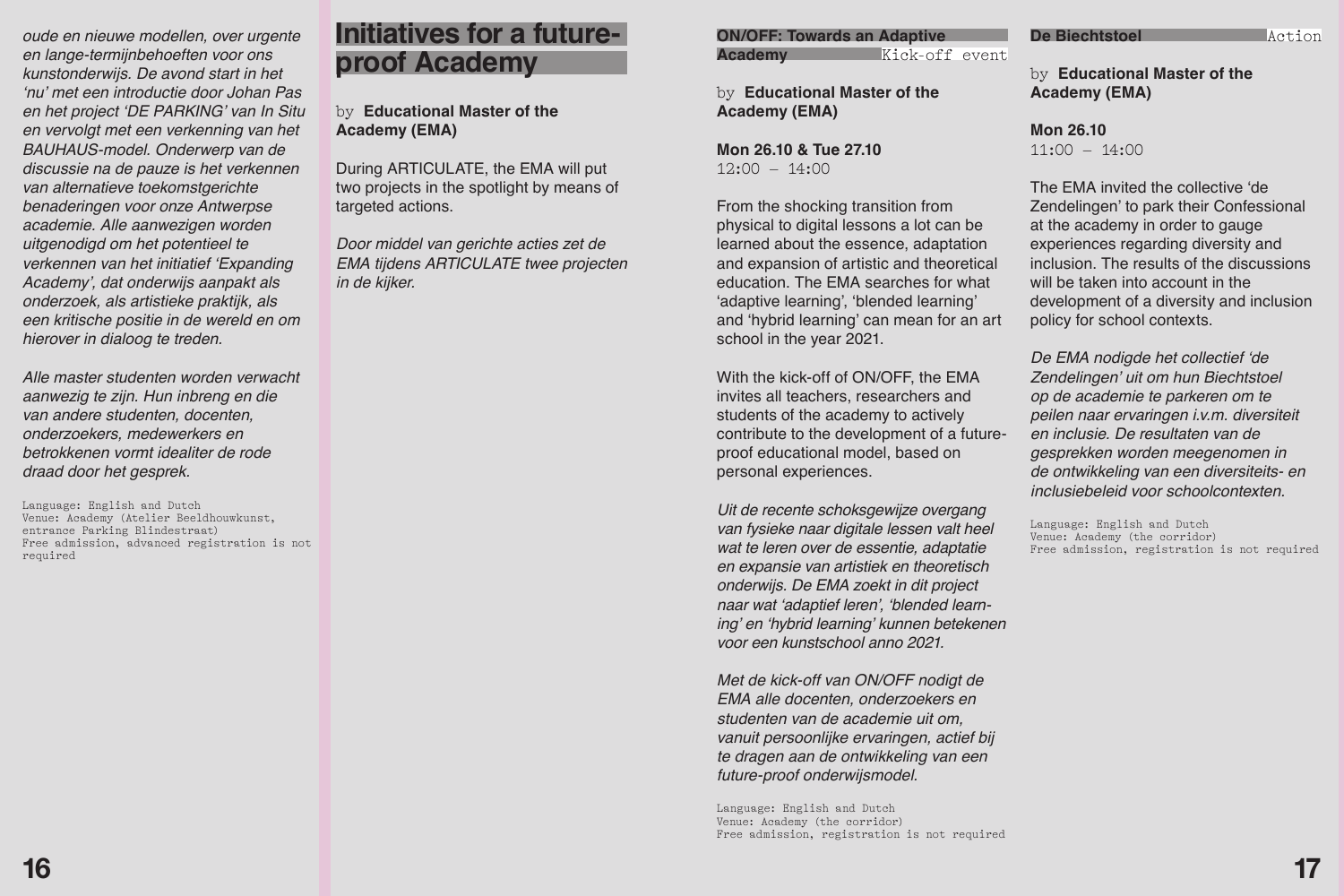### **Propositions for 'DE PARKING'** Project

by **students In Situ Academy** & **students Architecture UAntwerp**

**Mon 26.10 – Fri 30.10** Continuously

#### **Wed 28.10** 17:30

Presentation during the discussion evening 'BAUHAUS 101 – EXPANDING ACADEMY'

Just like in previous years, at the start of this academic year, the In Situ department will put its students to work on a shared assignment. During one month, all In Situ bachelor and master students – in close collaboration with master's students of Architecture at the UAntwerp – will collectively work on the sustainable development possibilities of the outdoor space commonly referred to among Academy users 'the parking'.

During ARTICULATE, their results – scale models, 1/1 models – can be seen inside and outside. In the spirit of BAUHAUS 101 and as an addition to the 'MAKING MUTSAARD' process, this project has the ambition of turning the Academy – as a space and as a school – inside out.

Naar goede gewoonte zette de afdeling In Situ ook bij de start van dit academiejaar al haar studenten aan het werk rond een gedeelde opdracht. Een maand lang buigen alle bachelor en masterstudenten van de opleiding, in samenwerking met masterstudenten Architectuur van de UAntwerpen, zich collectief over duurzame ontwikkelingsmogelijkheden van de buitenruimte die onder Academiegebruikers gemeenzaam 'de parking' wordt genoemd.

Tijdens ARTICULATE zijn hun resultaten – schaalmodellen, 1/1 modellen – te zien, binnen en buiten. Met BAUHAUS 101 in het achterhoofd en als aanvulling bij het proces 'MAKING MUTSAARD' hebben de opleiding In Situ en de architectuuropleiding de ambitie om met dit project de academie als school binnenstebuiten te keren.

Venue: Academy (Parking Blindestraat & central entrance hall) Free admission, advanced registration is not required

### **Naughty Kids – Punk in Antwerp**

Book launch & film screening

**postponed**

**Sat 31.10**

ANTWERP ART NOCTURNE 12:00 – 21:00

Two years after 'Naughty Kids. Punk in Antwerp' (2018), the Royal Academy of Fine Arts and Track Report present a book that documents this remarkable exhibition. Through installation shots of the exhibited photographs, printed matter, works of art, music, clothing, punk paraphernalia and living witnesses, the publication brings the impact of punk, post-punk, New Wave and neopunk in Antwerp into the picture.

During the event, the documentary film 'Anarchy & Attitude. Punk in Antwerp 1980-1990' (2018) by Christine Clinckx will be screened in loop. For this film Clinckx, once a member of the Antwerp Punk community herself, interviewed punk musicians, artists, designers and other rebels about their anarchist years in Antwerp.

Twee jaar na 'Naughty Kids. Punk in Antwerpen' (2018) presenteert de Koninklijke Academie voor Schone Kunsten en Track Report een boek dat deze opmerkelijke tentoonstelling documenteert. Aan de hand van installatieshots van de tentoongestelde foto's, drukwerk, kunstwerken, muziek, kleding, punkparafernalia en getuigenissen, brengt de publicatie de impact van punk, post-punk, New Wave en neopunk in Antwerpen in beeld. Tijdens het evenement wordt de documentaire film 'Anarchy & Attitude. Punk in Antwerp 1980-1990' (2018) van Christine Clinckx doorlopend getoond. Voor deze film interviewde Clinckx, ooit zelf lid van de Antwerpse Punk gemeenschap, muzikanten, kunstenaars, ontwerpers en andere rebellen over hun anarchistische jaren in Antwerpen.

Screening 'Anarchy & Attitude. Punk in Antwerp 1980-1990' Language: English and Dutch Location: Academy (Wintertuin, entrance Venusstraat 34) Free admission, registration is not required

Publication 'Naughty Kids. Punk in Antwerp' During the ANTWERP ART NOCTURNE, a temporary bookshop will be installed in the hall of the Academy. Also for sale in the Track Report bookshop at the library of the Academy (entrance Mutsaardstraat 31).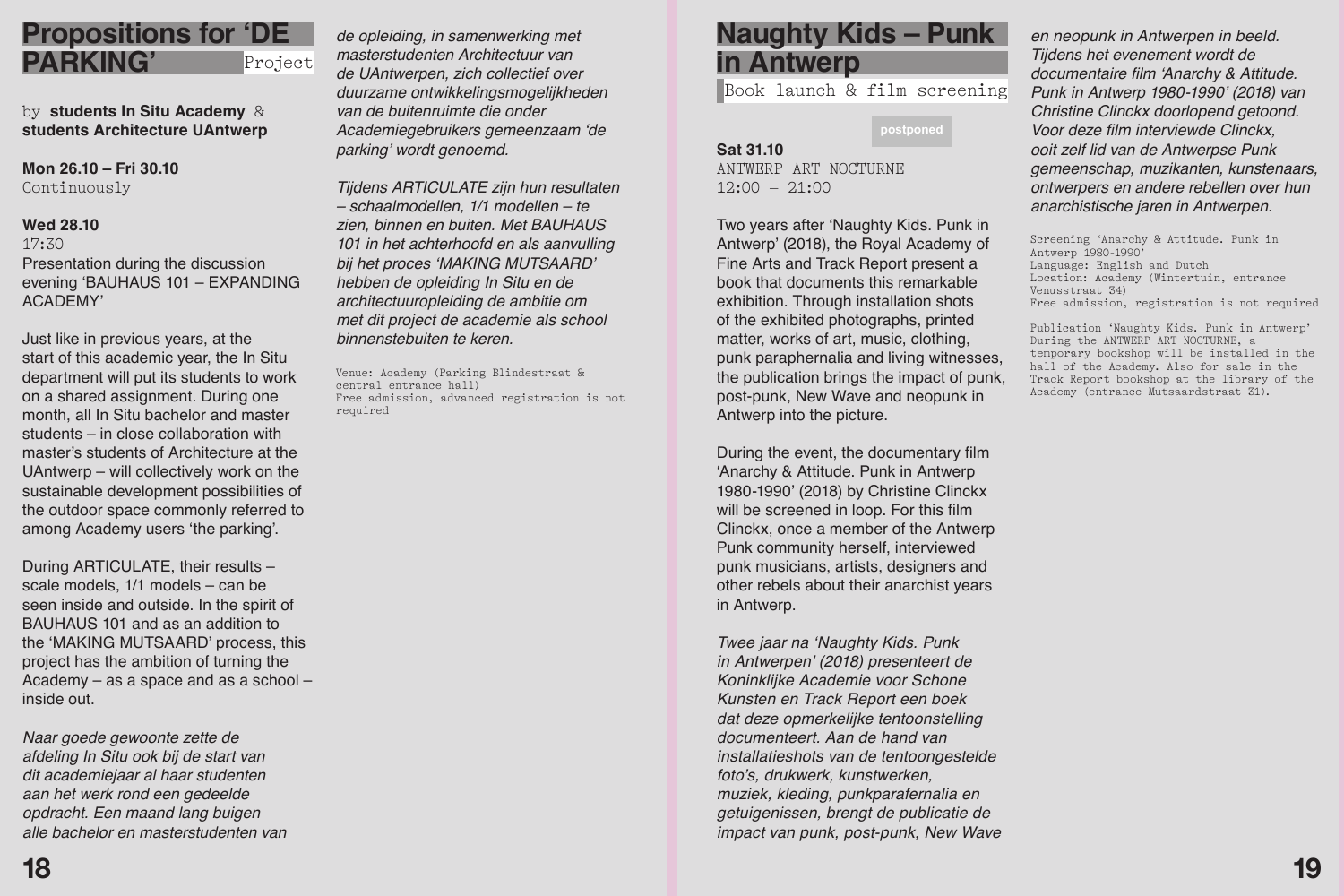### **Conservatoire 11-13.11.20**

#### **ARTICULATE | BAUHAUS 1 0 1 research days**

#### WELCOME!

On this side of the brochure you will find the program of ARTICULATE at the Royal Conservatoire Antwerp. In order to accommodate our multilingual audience of students and researchers, all practical information is published in English. Content information is provided in Dutch and/or English, depending on the language in which the activity takes place.

#### LOCATIONS

Conservatoire (deSingel): Desguinlei 25, 2018 Antwerp Check the sessions for the exact venue.

#### **TICKETS**

Free admission to all activities. For most sessions at the Conservatoire, it is mandatory to register in advance.

#### COVID-19

Before your visit, check the most recent Covid-19-guidelines on www.ap-arts.be/articulate

MORE INFORMATION art&research@ap.be www.ap-arts.be/articulate FB artandresearchantwerp

| :hant |  |  |
|-------|--|--|
|       |  |  |
|       |  |  |

Koninklijk Conservatorium Antwerpen

| AP   AP HOGESCHOOL |  |
|--------------------|--|
|--------------------|--|

| rvatoire                                        |  |                    | WEDNESDAY 11 NOVEMBER<br>canceled                                                                                                                                                         | 20:00<br>20:30     | Lecture-concert 'Groupies', by<br>Thomas M. Moore, with Hugo Ranilla,<br>Pieter Matthynssens, Mar Sala                                                                            |  |
|-------------------------------------------------|--|--------------------|-------------------------------------------------------------------------------------------------------------------------------------------------------------------------------------------|--------------------|-----------------------------------------------------------------------------------------------------------------------------------------------------------------------------------|--|
| 3.11.20                                         |  | 14:00<br>19:00     | Installation 'Sonopariete', by Umut<br>Eldem $(p. 4)$                                                                                                                                     |                    | Romagosa, Yassine Posman, Tim<br>Courtyn, Alejandro Tentor, Wim<br>Pelgrims, Taha Posman, Bert                                                                                    |  |
| AUHAUS 1 0 1<br>canceled                        |  | $15:00 -$<br>17:30 | Research Seminar ARIA 'Gesture,<br>interdisciplinarity and new<br>technologies', initiated by Alireza<br>Farhang, with Ine Vanoeveren, Diemo                                              |                    | Koether, Arne Torfs, Cézanne Van de<br>Voorde, Emma Wills, Emma Zoons and<br>Nico Couck (p. 11)                                                                                   |  |
| brochure you will                               |  | $19:30 -$          | Schwartz, François Paris, Pieter-<br>Jan Maes, HERMESensemble, Bruno<br>Boulzaguet (p. 5)<br>Concert 'Chuchotements burlesques',                                                          | $21:00 -$<br>21:30 | Concert & video 'Octopus', by<br>Geoffa Fells, with Ine Vanoeveren,<br>Marcelo Lazcano, Thomas Moore, Umut<br>Eldem, Kate Smith, THAT! Ensemble,<br>Bob Payne (p. 12)             |  |
| f ARTICULATE at<br><i>r</i> atoire Antwerp. In  |  | 20:30              | by Alireza Farhang (HERMESensemble)<br>Round Table, with Pieter-Jan Maes,<br>HERMESensemble, Bruno Boulzaguet,<br>Alireza Farhang (p. 5)                                                  | $22:00 -$<br>22:30 | Concert 'Soundvision', by Max<br>Schweder (p. 13)                                                                                                                                 |  |
| date our multilingual<br>nts and researchers,   |  |                    |                                                                                                                                                                                           |                    | FRIDAY 13 NOVEMBER<br><b>canceled</b>                                                                                                                                             |  |
| ation is published<br>t information is          |  | $10:00 -$          | canceled<br>THURSDAY 12 NOVEMBER<br>. Lecture-recital 'Partimento: the                                                                                                                    | 11:00<br>16:00     | Installation 'Sonopariete', by Umut<br>Eldem $(p. 4)$                                                                                                                             |  |
| and/or English,<br>language in which<br>)lace.  |  | 11:30              | basic training of the Italian<br>composer-improvisor in the 18th<br>century', by Ewald Demeyere (p. 6)<br>Concert 'Unfinished Business', by<br>Jeroen Malaise and Karel Stulens<br>(p. 7) | $13:00 -$<br>15:00 | Concert & lecture 'Jacqueline<br>Fontyn', by Pauline Lebbe, Hannah<br>Aelvoet, Vlad Weverberg, Adilia<br>Yip, Astrid Espinosa Bordón, Jorge<br>Rodriguez, Ricardo Lievano Flores, |  |
|                                                 |  | $11:00 -$<br>16:00 | Installation 'Sonopariete', by Umut<br>Eldem $(p. 4)$                                                                                                                                     |                    | in the presence of Jacqueline<br>Fontyn $(p. 13)$                                                                                                                                 |  |
| Singel):<br>8 Antwerp<br>s for the exact venue. |  | $12:00 -$<br>13:00 | Concert 'Locked in Live', by Ine<br>Vanoeveren (p. 7)                                                                                                                                     | $15:30 -$<br>16:00 | Open lecture / Workshop<br>presentation 'INCORPorated', by<br>Winnie Huang (p. 14)                                                                                                |  |
|                                                 |  |                    | . Concert 'Conrelius Cardew,<br>Treatise', by Marco Fusi (p.8)                                                                                                                            | $17:00 -$<br>17:30 | Lecture & book launch 'ArtInAD:<br>methods for artistic integrated                                                                                                                |  |
| all activities.                                 |  | $13:00 -$<br>14:00 | Lecture-performance 'Exploring<br>new dramaturgical codes in<br>contemporary music theatre                                                                                                |                    | audio-description', by Max Greyson<br>(p. 14)                                                                                                                                     |  |
| at the<br>s mandatory to                        |  |                    | creation', by Lies Colman, Gaea<br>Schoeters, Annelies Van Parys and<br>Els Mondelaers (p.8)                                                                                              | $19:00 -$<br>19:30 | Lecture-performance 'What is<br>reading? What is performing?:<br>Phase 1', by Stefania Assandri and<br>Renata Lamenza Epifanio (p. 15)                                            |  |
|                                                 |  | $14:00 -$<br>14:30 | Active lecture 'The Singer Inside<br>Out', by Katrien Van Opstal, with                                                                                                                    | $20:00 -$          | Lecture-performance 'Vincent Van                                                                                                                                                  |  |
| heck the most:<br>uidelines on                  |  | $14:00 -$          | Vanessa Matthys and Hendrik<br>Braeckman (p. 9)                                                                                                                                           | 21:00              | Meenen's Surrealistisch<br>Spuitwatersalon nr. 2', by Vincent<br>Van Meenen and Bob Vanden Broeck                                                                                 |  |
| ticulate                                        |  | 14:30              | Concert 'Trombonemuziek in het<br>Antwerpse Conservatorium', by Bram<br>Fournier & Yasuko Takahashi (p.9)                                                                                 | $21:00 -$          | (p. 15)<br>Music theatre performance 'Ik Werk                                                                                                                                     |  |
| TION<br>be                                      |  | $15:00 -$<br>16:00 | Lecture & live showcase<br>'Choreographing potentialities of<br>collectivity', by Tuur Marinus (p.10)                                                                                     | 22:00              | Zo Geire', by Teletext (p. 16)                                                                                                                                                    |  |
| Pascale De Groote<br>ticulate<br>nantwerp       |  | $19:00 -$<br>19:30 | Try-out concert 'Anthony Braxton's<br>"Echo Echo Mirror House Music"', by<br>Kobe Van Cauwenberghe, with Steven<br>Delannoye, Niels Van Heertum,                                          |                    |                                                                                                                                                                                   |  |
| V.U.<br><b>:onservatorium</b>                   |  |                    | Hampus Lindwall, Carl Testa (p. 10)                                                                                                                                                       |                    |                                                                                                                                                                                   |  |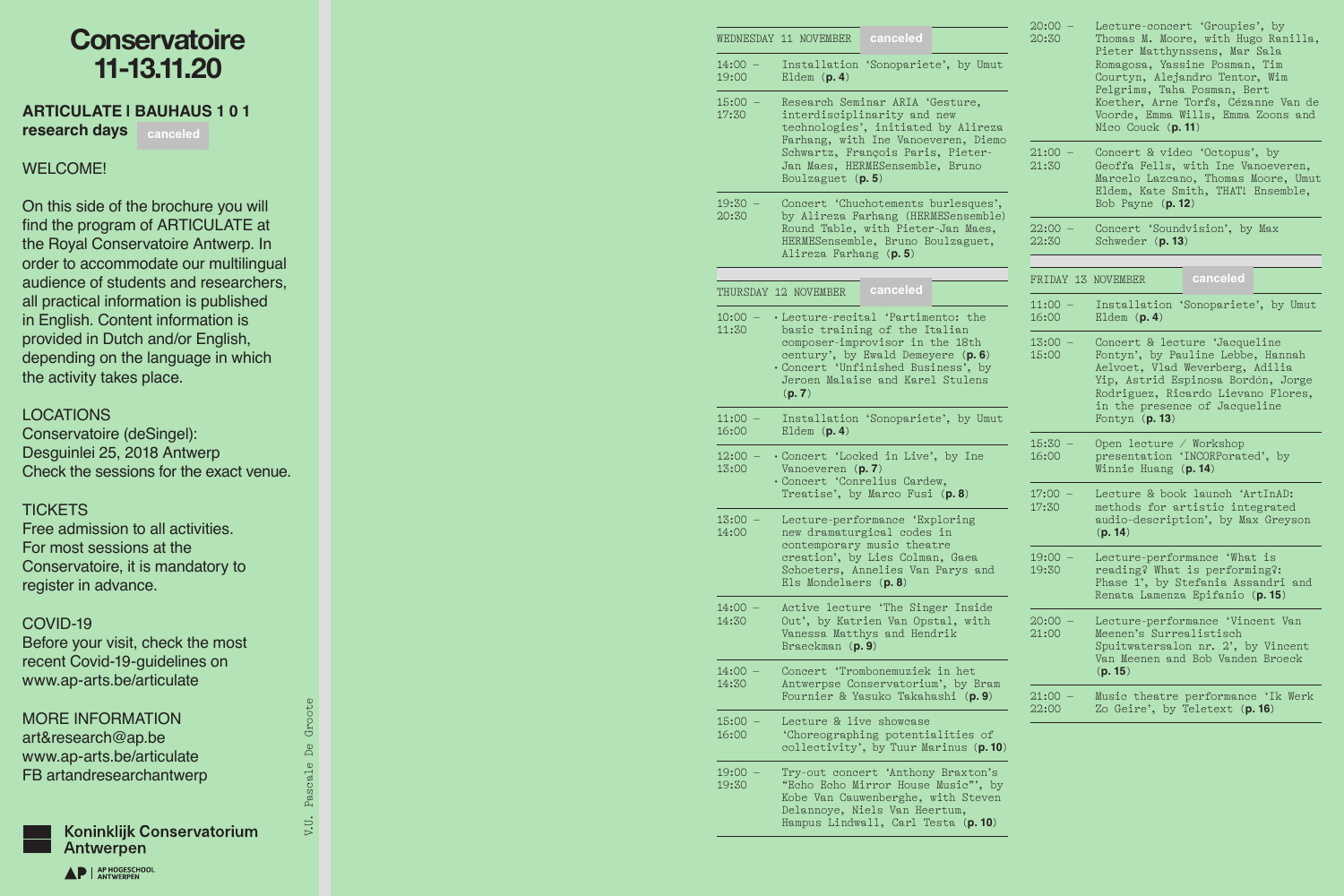### **Sonopariete** Installation

by **Umut Eldem**

**Wed 11.11**  $14:00 - 19:00$ 

**Thu 12.11 & Fri 13.11**  $11:00 - 16:00$ 

What does music look like on a canvas?

'Sonopariete' is an installation that turns music into visuals on an empty canvas, projected on a wall. Anyone can come to the installation and start making soundsa computer program takes the input from the microphone and transforms it into visuals. Different notes, instruments, sounds, and melodies create all kinds of different colours and shapes on the canvas. Inspired by synaesthetes -people who see colours and shapes when they hear music-, everyone is welcome to come and paint!

Umut Eldem's research on synaesthesia explores how the senses combine in the artistic world. With artistic and scientific experiments on the nature of our audiovisual perception, he creates performances and installations where the visual and aural world combine into a synaesthetic experience. This installation is a part of his exploration of turning the musical experience into a visual one.

Hoe ziet muziek eruit op een canvas?

'Sonopariete' is een installatie die muziek omzet in visuals op een leeg canvas, geprojecteerd op een muur. Voorbijgangers kunnen de installatie uitproberen door geluiden te maken. Een computerprogramma neemt de input van de microfoon over en zet deze om in beelden. Verschillende noten, instrumenten, geluiden en melodieën creëren verschillende kleuren en vormen op het canvas. Geïnspireerd door synestheten (mensen die kleuren en vormen zien als ze muziek horen), is iedereen welkom om te komen schilderen!

Umut Eldems onderzoek naar synesthesie exploreert hoe de zintuigen samenkomen in de artistieke wereld. Met artistieke en wetenschappelijke experimenten over de aard van onze audiovisuele perceptie, creëert hij performances en installaties waarin de visuele en auditieve wereld samenkomen in een synesthetische ervaring. Deze installatie maakt deel uit van zijn onderzoek om de muzikale ervaring om te zetten in een visuele ervaring.

Language: English and Dutch Venue: Conservatoire (deSingel Zwarte Foyer) Free admission, registration is not required / 10 participants at the same time in the installation

### **Gesture, interdisciplinarity and new technologies**

Research Seminar ARIA

#### initiated by **Alireza Farhang**

#### **Wed 11.11**

 $15:00 - 20:30$ 

| 15:00<br>15:30     | Lecture 'Accessible tools as a way<br>for interdisciplinairy development',<br>by Ine Vanoeveren |
|--------------------|-------------------------------------------------------------------------------------------------|
| 15:40<br>16:10     | Lecture 'Tangible and Embodied<br>Interaction with a Corpus of<br>Sounds', by Diemo Schwartz    |
| 16:20<br>16:50     | Lecture 'Composer Desk', by François<br>Paris                                                   |
| 17:10<br>17:30     | Interactive presentation, by Pieter-<br>Jan Maes, Tim Vets, Alireza Farhang                     |
| 19:30<br>20:00     | Concert 'Chuchotements burlesques',<br>by Alireza Farhang (HERMESensemble)                      |
| $20:00 -$<br>20:30 | Round table with Pieter-Jan Maes,<br>HERMESensemble, Bruno Boulzaguet,<br>Alireza Farhang       |

This event has a focus on notation, gesture and new technology in the composition of interdisciplinary works. Through this event that consists of lectures, interactive presentation, roundtable as well as the performance of 'Chuchotements burlesques', an entire piece for an actor, three musicians and electronics, we will attempt to study the notational strategies and motion capture that are brought forward with new technologies.

Today, thanks to the new technologies we are able to engage all our senses

deeply in the perception of our environment that figures in music, sound and image. Thus the relationship between concept, notation, repetition and work was radically redefined; resulting in the draft processes themselves becoming autonomous artworks. Digital technologies have given rise to new forms of expressivity, allowing art and science to enter into a symbiotic relationship, hence an erosion of the conventional boundaries between different branches of art. Nowadays artists navigate flexibly between music and theatre, video and dance, in order to express more complex ideas. The logical manifestation of this is closer collaboration between artists; hence, there is a real and practical need for a lingua franca between artistic disciplines such as music, theatre, dance, as well as performances, installations and digital art.

One of the main objectives of this event is to create a platform of exchange for theoretical reflections and empirical attempts. The specialised musicians of the Antwerp based ensemble, HERMES, will feature a new version of a transdisciplinary work, entitled 'Chuchotements burlesques', which is considered as the outcome of the two years research project that the composer Alireza Farhang carried out during his residency in the Royal Conservatoire of Antwerp in 2018 and 1019.

The event is public. However, through a call, artists, composers, researchers, as well as students of composition, dance and theatre of universities and conservatoires are invited to participate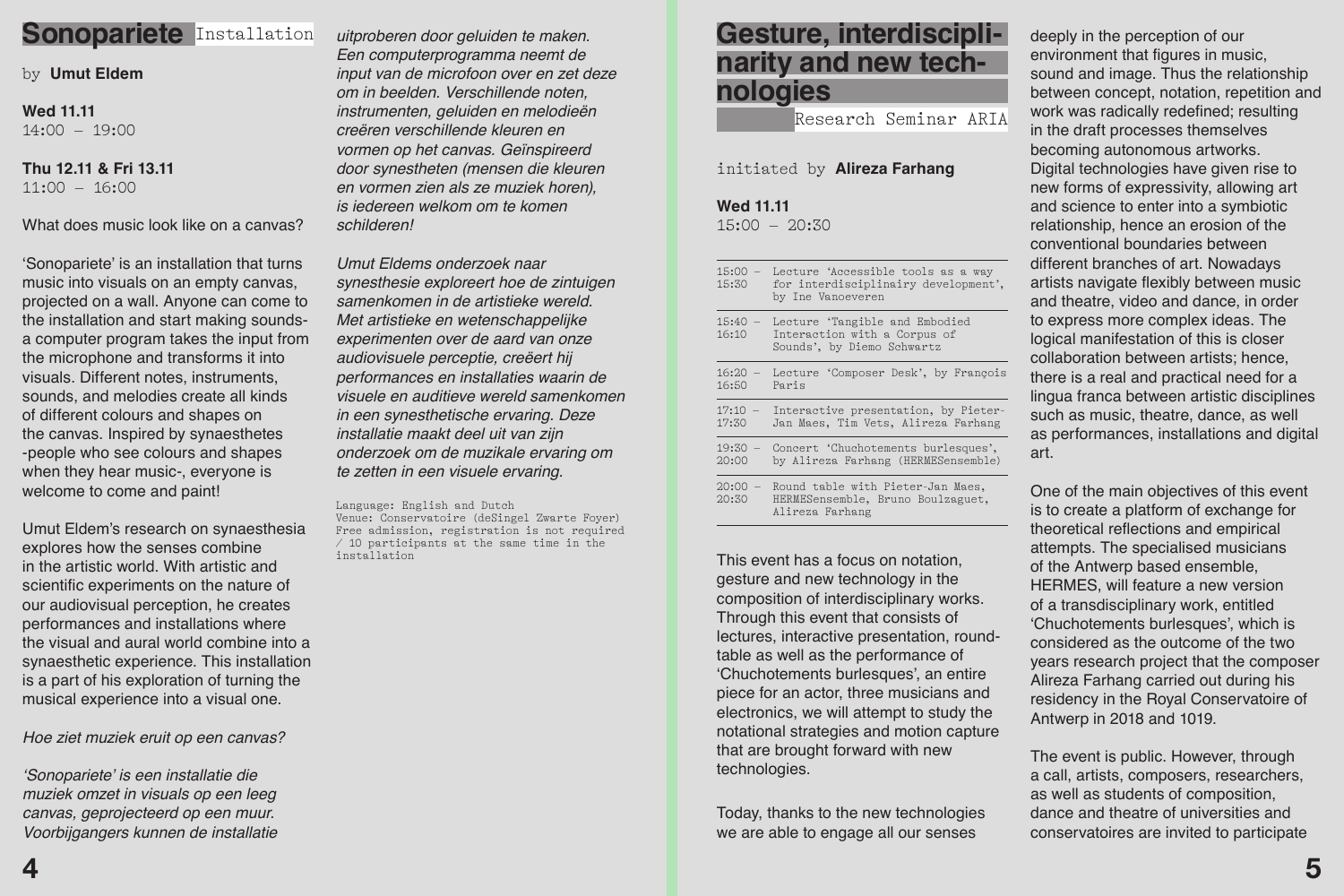actively in the interactive presentation of the event.

Language: English Venue: Conservatoire (deSingel Gele Zaal & Witte Zaal) Free admission, but registration required

### **Partimento: the basic training of the Italian composer-improvisor in the 18th century**

Lecture-recital

#### by **Ewald Demeyere**

**Thu 12.11**  $10:00 - 11:00$ 

How did eighteenth-century Italian composer-improvisers manage to produce so much good music so quickly and easily? Long surrounded by mystery, this is a question to which a more concrete answer can now be given. Recent research has shown that partimento was at the origin of this craft. Giorgio Sanguinetti defines a partimento as "a sketch, written on a single staff, whose main purpose is to be a guide for improvisation of a composition at the keyboard." And thanks to Ewald Demeyere's research, it is now known exactly how maestro Fedele Fenaroli gave shape to his partimento method, research that resulted in various publications.

During this lecture recital, Demeyere will not only explain the method as such, on the basis of partimenti by Alessandro Scarlatti, Franceso Durante, Fedele Fenaroli and Giacomo Tritto, but also illustrate how it eventually resulted in actual keyboard compositions, albeit written in shorthand.

Language: English

Venue: Conservatoire (deSingel Witte Zaal) Free admission, but registration required

### **Unfinished Business**

Concert

by **Jeroen Malaise** and **Karel Stulens**

**Thu 12.11**  $11:00 - 11:30$ 

A composition that has just been finished can be dismantled immediately. This creates new elements which are then used again to compose. A circular process starts in which the relationship between element and whole is rediscovered over and over again. Can something be really finished? Or may something never be finished and is this process just a motive to create? Jeroen Malaise (grand piano) and Karel Stulens (electronics) duel and engage in dialogue in search of this circular improvisational adventure.

Jeroen Malaise's research focuses on the daily study practice of the first generation of pianists. This practice contained essential elements in the form of exercises that were indispensable in an artistically creating process and formed a trail throughout the training of a pianist-composer.

Venue: Conservatoire (deSingel Witte Zaal) Free admission, but registration required

### **Locked in Live** Concert

by **Ine Vanoeveren**

**Thu 12.11**  $12:00 - 12:30$ 

Virtual creations in the time of a pandemic. This is not the title of a new novel, but reality for most musicians and artists. The corona crisis has farreaching consequences for the cultural sector. 'Normal' concerts and projects were completely swept off the table. Time for creative solutions! During the lockdown, contemporary flautist Ine Vanoeveren searched for meaningful collaborations with composers from all over the world. Virtual creations offer a lot of advantages, but unfortunately also a whole range of frustrations: from slow internet connections to video recordings being interrupted by the cat: it is all part of 'our new normal'.

But this has also been a very enriching period, with the creation of new pieces that would never have been developed otherwise. For the time being, these miniature works have only known a virtual creation, but during this lunch concert, they will finally be created in front of a live audience.

#### Program:

- 'Love is Essential' Anahita Abbasi (Iran/USA)
- 'Locked down / locked in' Marcelo Flores Lazcano (Chile/Germany)
- 'Echo de Clèves H' Frederik Neyrinck (Belgium/Austria)
- 'Trumpet Vine' Jason Eckardt (USA)
- 'New piece in Mozilla Hubs' Josh Spear (GBR/Norway)

Venue: Conservatoire (deSingel Gele Zaal) Free admission, but registration required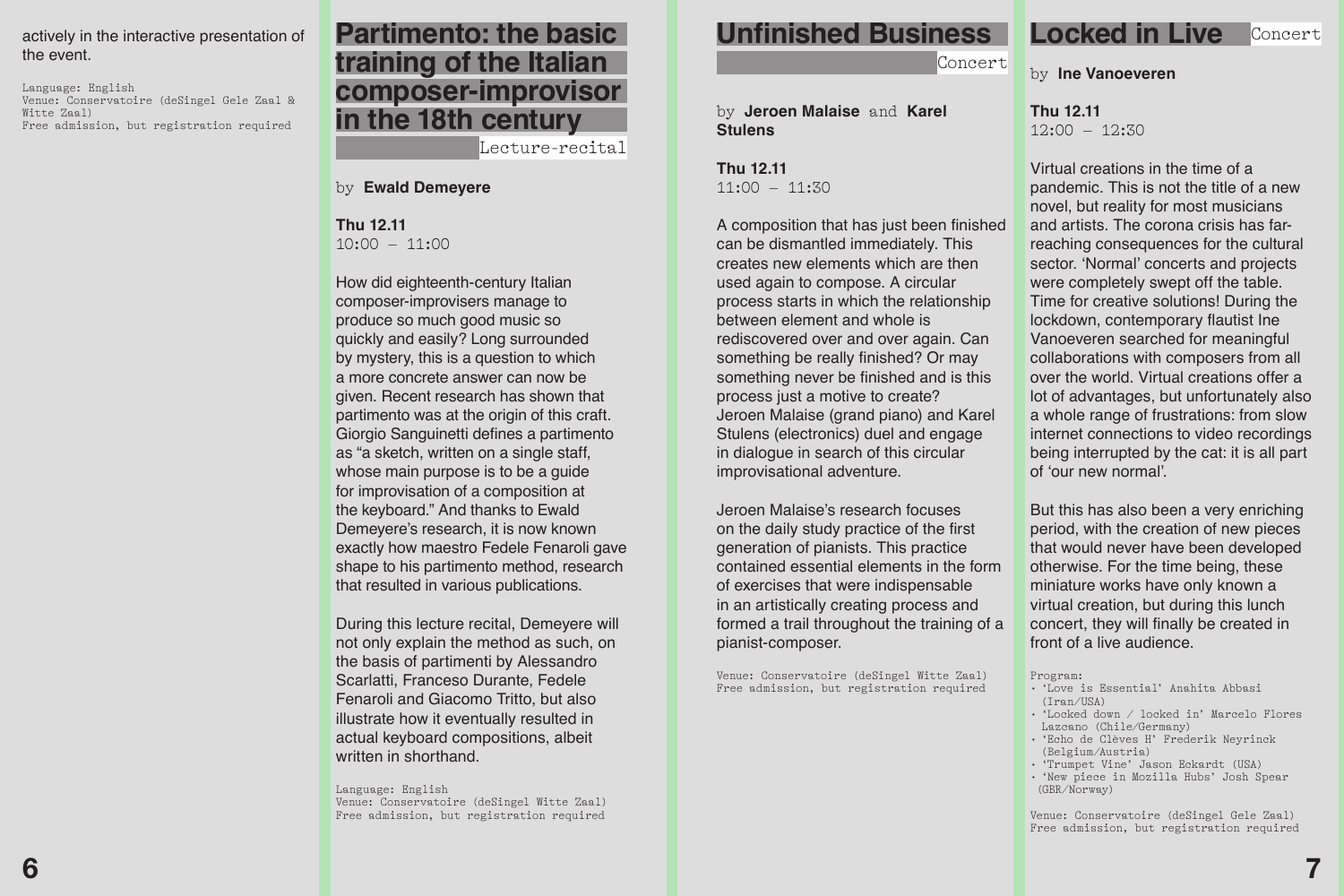### **Conrelius Cardew,<br>Treatise Concert Treatise**

by **Marco Fusi** with **students of research module ASLab**

**Thu 12.11**  $12:30 - 13:00$ 

The Animated Score Laboratory (ASLab) performs excerpts fr Cornelius Cardew (1936–1981) most iconic visual score, 'Treatise' (1963/67), the largestscale piece of graphic notation ever written. Cardew created 'Treatise' as a combination of graphic elements that could be read symbolically—as language, a code, or notation. However, Cardew published 'Treatise' with no performance instructions, thereby allowing it to be read as graphic art as well. 'Treatise' has inspired questions on the philosophy and aesthetics of notation, and even to the nature of composition and of performance itself.

The original graphic notation is presented in the animated version created by Marco Fusi, who will also introduce the future activities of ASLab, towards an investigation of the use of animated scores in music performance and education.

Language: English Venue: Conservatoire (deSingel Gele Zaal) Free admission, but registration required

### **Exploring new dramaturgical codes in contemporary music theatre creation**

Lecture-performance

by **Lies Colman, Gaea Schoeters, Annelies Van Parys** and **Els Mondelaers**

**Thu 12.11**  $13:00 - 14:00$ 

As part of their research into co-creation strategies and methodologies for interdisciplinary contemporary music performances, Gaea Schoeters, Lies Colman, Annelies Van Parys and Els Mondelaers developed the project 'Holle Haven', an adaptation of the poem of the same name by Paul van Ostaijen. The focus of this experiment was the interaction between the different disciplines and artists, where makers also acted as performers, and performers were also makers. During their lecture performance, the artists will explain the preparatory and semiimprovisational rehearsal process and the tested co-creation protocols, highlighting specific examples, and will bring the final performance.

Language: English

Venue: Conservatoire (deSingel Muziekstudio) Free admission, but registration required

### **The Singer Inside Out**

Active lecture

by **Katrien Van Opstal, with Vanessa Matthys** and **Hendrik Braeckman**

**Thu 12.11**  $14:00 - 14:30$ 

In this lecture we will take a look at the connection between voice, body and emotion. Participants of all disciplines are welcome. The focus will be on singers, dancers and actors.

Katrien Van Opstal, Belgian jazz singer and researcher, developed the Mixing Table Model for vocal jazz. In a flexible way, it connects the anatomical setup of the voice with a desired sound. At first sight. Look deeper and you see the emotions of words and music translated into the body and expressed through sound.

We will explore where different emotions are felt in our bodies. We will work with the model to understand how these feelings give rise to different sounds. We will use this deep level of consciousness to express ourselves in songs, movement and spoken word. You will be able to deeply feel the stories told. You will hear them in the words, feel them in your bodies and have them expressed in music.

Language: English and Dutch Venue: Conservatoire (deSingel Witte Zaal) Free admission, but registration required

## **Trombonemuziek in het Antwerpse Conservatorium** Concert

by **Bram Fournier** and **Yasuko Takahashi**

**Thu 12.11**  $14:00 - 14:30$ 

Het Koninklijk Conservatorium Antwerpen kan bogen op een roemrijke koperblazerstraditie die teruggaat tot de vele militaire muziekkapellen die in de negentiende eeuw in en rond Antwerpen gelegerd waren, en die tot op vandaag een groot aantal (ex)docenten en alumni aanlevert bij de koperblazerssecties van binnen- en buitenlandse orkesten. Toch is deze traditie, en de didactische en artistieke repercussies voor het hedendaags onderwijs, nauwelijks bestudeerd.

De onderzoeksgroep Labo XIX-XX zoomde in op het tromboneonderwijs aan het Conservatorium sinds de stichting van de school, om de actuele opleiding te bevragen en te verrijken. Het onderzoek gebeurde aan de hand van bronnen- en literatuuronderzoek, een doorlichting van de didactische methodes, een stijlanalytische studie van het repertoire, en een evaluatie van (historische) opnames.

Bram Fournier speelt trombonemuziek van componisten verbonden aan het Conservatorium, die hun stempel hebben gedrukt op het Belgische muziekleven.

Venue: Conservatorium (deSingel Gele Zaal) Free admission, but registration required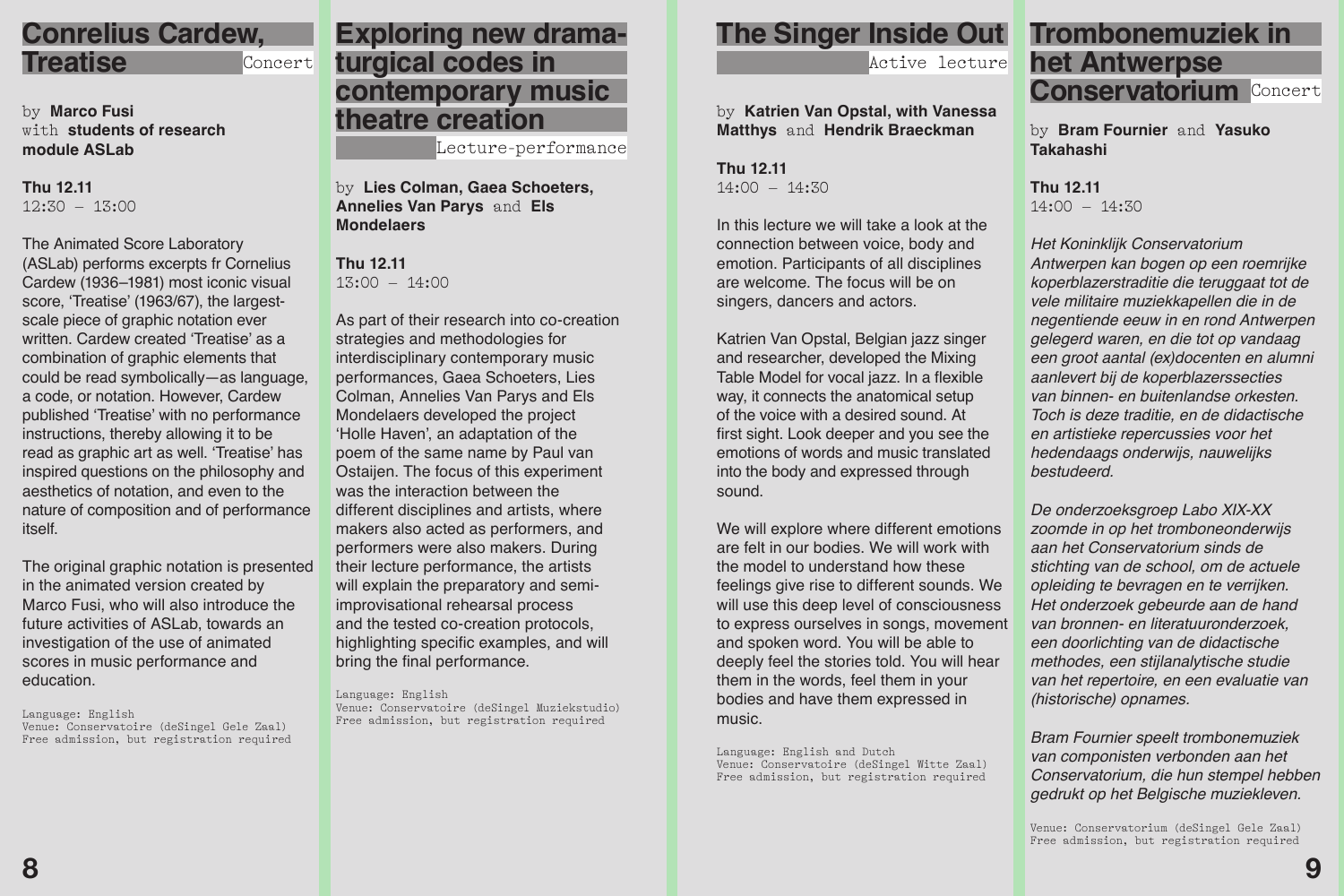### **Choreographing potentialities of collectivity**

Lecture & live showcase

by **Tuur Marinus**

**Thu 12.11**  $15:00 - 16:00$ 

In this lecture, Tuur Marinus will give an insight into his research project 'Choreographing Potentiality of Collectivity'. Expect a -not so academical- ex-catheder presentaion, alternated with some pre-recorded footage as well as with some live choreographical experiments.

Together with a few of his collaborators/ dancers, Tuur Marinus will present some new forms of thinking, dancing, and observing 'collectivity' in dance.

Will also the audience become part of this 'new collectivity'? The proof will be in the pudding!

Language: English Venue: Conservatoire (deSingel Muziekstudio) Free admission, but registration required

### **Anthony Braxton's 'Echo Echo Mirror House Music'**

Try-out concert

by **Kobe Van Cauwenberghe**, with **Steven Delannoye**, **Niels Van Heertum**, **Hampus Lindwall**, **Carl Testa**

**Thu 12.11**

19:00 – 19:30

"This is a world of INTER-CONNECTIVITY that allows for integrated and reintegration strategies – including merging into different area-spaces." — A. Braxton (Liner notes to '3 Compositions [EEMHM] 2011').

'Echo Echo Mirror House Music' (EEMHM) is one of Anthony Braxton's lesser-known recent composition systems in which he combines a layered system of graphic scores with an interactive sound collage consisting of his entire recorded oeuvre. Braxton associates EEMHM within his holistic composition model with 'Sound Mass Logics', which musically translates into replication, multiplicity, infinity, clouds, swarms and noise.

Working closely with Carl Testa from Tri-Centric Foundation, guitarist Kobe Van Cauwenberghe will present a first step in the realization of a new live version of EEMHM. For this version Van Cauwenberghe is joined by saxophonist Steven Delannoye, tubist Niels Van Heertum and organist Hampus Lindwall as well as Carl Testa himself, who will perform the sound collage live from New Haven via zoom.

Language: English Venue: Conservatoire (deSingel Gele Zaal) Free admission, but registration required

### **Groupies**

Lecture-concert

by **Thomas M. Moore**, with **Hugo Ranilla**, **Pieter Matthynssens**, **Mar Sala Romagosa**, **Yassine Posman**, **Tim Courtyn**, **Alejandro Tentor**, **Wim Pelgrims**, **Taha Posman**, **Bert Koether**, **Arne Torfs**, **Cézanne Van de Voorde**, **Emma Wills**, **Emma Zoons**, **Nico Couck**

**Thu 12.11**  $20:00 - 20:30$ 

Microtonal guitars grouped around the note E, group glissandos, and gesturebased notation grouping build-ups and releases – that all awaits us at this chamber music concert featuring students from "inside and outside and amid" the Royal Conservatoire Antwerp.

Language: English

Venue: Conservatoire (deSingel Witte Zaal) Free admission, but registration required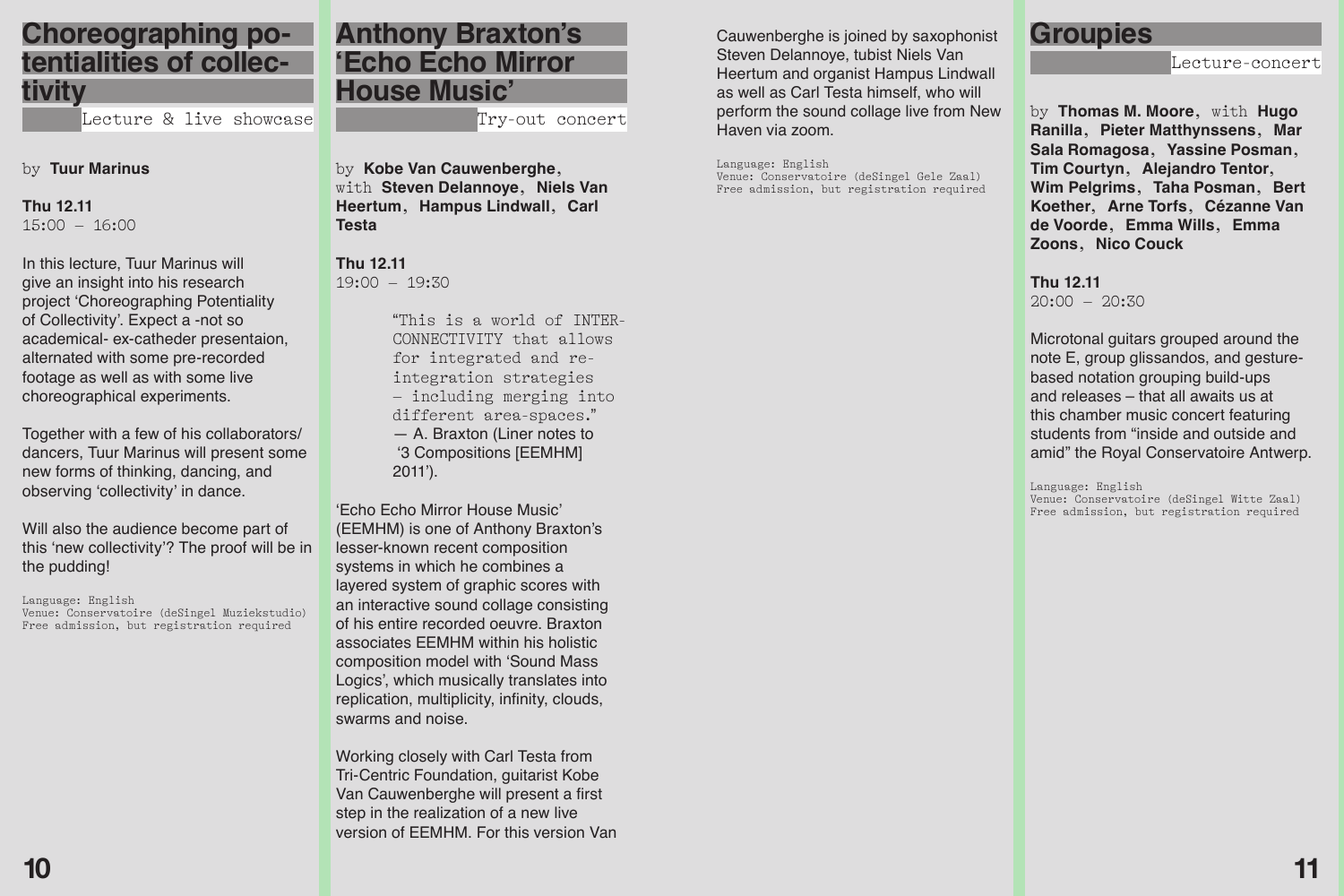### **Octopus**

Concert with prerecorded video

by **Geoffa Fells**, **with Ine Vanoeveren**, **Marcelo Lazcano**, **Thomas Moore**, **Umut Eldem**, **Kate Smith**, **THAT! Ensemble**, **Bob Payne**

**Thu 12.11**  $21:00 - 21:30$ 

'Octopus' explores the lives of survivors of sexual violence. It uses the metaphor of an octopus who blends its colours to match the deep sea environment to survive the waves and currents representing society's misconceptions about survivors and pervasive rape culture. Inspired by survivors' selfreported interoceptive drawings of how emotions manifest in the body as well as their accounts of the importance of creativity in healing, the piece shows a gradual growth from sounds and visuals about blending, hiding and surviving to ones about expression, confidence and communication. Metaphor and representation help to make this difficult, painful subject easier to discuss and interrogate.

Geoffa Fells chose the deep sea Octopus because it is an intelligent, perceptive and resilient survivor, able to withstand huge pressures and adapt to hostile environments. With survivors often facing disbelief or blame for not fighting back, the Octopus's varied and colourful survival systems offer scope to show a full range of responses to trauma and validate them.

This piece is made with animated paintings, electronics track and scored instrumental parts and forms part of Geoffa Fells' 'Sounding Equality' PhD at the Royal Conservatoire Antwerp.

Geoffa Fells: composer and visual artist Ine Vanoeveren: flute Marcelo Lazcano: electric guitar Thomas Moore: trombon Umut Eldem: piano Kate Smith, THAT! Ensemble: vocal improviser Bob Payne: hand

Survivor Questionnaire Submissions: Cambria, Tara Reece, Maca Rosmanich, Swetha Ranganathan Nefelibata, Dilara Aydin-Corbett Marcelo Lazcano, and others who wish to remain anonymous.

Venue: Conservatoire (deSingel Gele Zaal) Free admission, but registration required

### **Soundvision** Concert

by **Max Schweder**

**Thu 12.11**

 $22:00 - 22:30$ 

Visualization of sound is always interpretation, translation, transformation from one sense to another. Can we generalize this translation? Can we shorten the necessary steps that have to be taken? Or is the absolute subjective, artistic interpretation the key factor to make visuals tangible?

In a short Electronic-Concert-Performance Max Schweder will show the state of his research. Merging Procedural-Visuals with the input from a 3D Camera and Sound in realtime.

Language: English Venue: Conservatoire (deSingel Witte Zaal) Free admission, but registration required

### **Jacqueline Fontyn**

Concert and lecture

by **Pauline Lebbe**, **Hannah Aelvoet**, **Vlad Weverberg**, **Adilia Yip, Astrid Espinosa Bordón**, **Jorge Rodriguez**, **Ricardo Lievano Flores**, in the presence of **Jacqueline Fontyn**

**Fri 13.11** 13:00 – 15:00

Jacqueline Fontyn (°1930), gewezen docente van het Antwerps conservatorium, is een van de meest productieve en internationaal succesvolle componisten van ons land. In haar werk, dat zowel muzikanten als luisteraars uitdaagt met zijn verrassende timbres, clusters en technieken, staan humor en spelplezier steeds voorop. Op de vooravond van haar negentigste verjaardag gaan wij de uitdaging aan. We brengen u een greep bijzondere Belgische kamermuziek met geklap en getokkel, gelach en gefluister, en poëzie van Engels tot Swahili, en dit in het bijzijn van de componiste. We omkaderen dit met een duiding van de muziek en haar schepper, en gaan dieper in op de bevrijdende weg van 'extended techniques' naar 'extended comfort zone'.

Lezing 'Extended techniques in het vocaal werk van Jacqueline Fontyn' (Pauline Lebbe) Concert met kamermuziek van Jacqueline Fontyn:

- 'Naïra', 'Blake's Mirror' en 'Ku Soko' (Pauline Lebbe, Hannah Aelvoet)
- 'Controverse' (Vlad Weverbergh, Adilia Yip) • 'Tree of life' (Adilia Yip, Astrid Espinosa
- Bordón, Jorge Rodriguez, Ricardo Lievano Flores)

Language: Dutch Venue: Conservatoire (deSingel Witte Zaal) Free admission, but registration required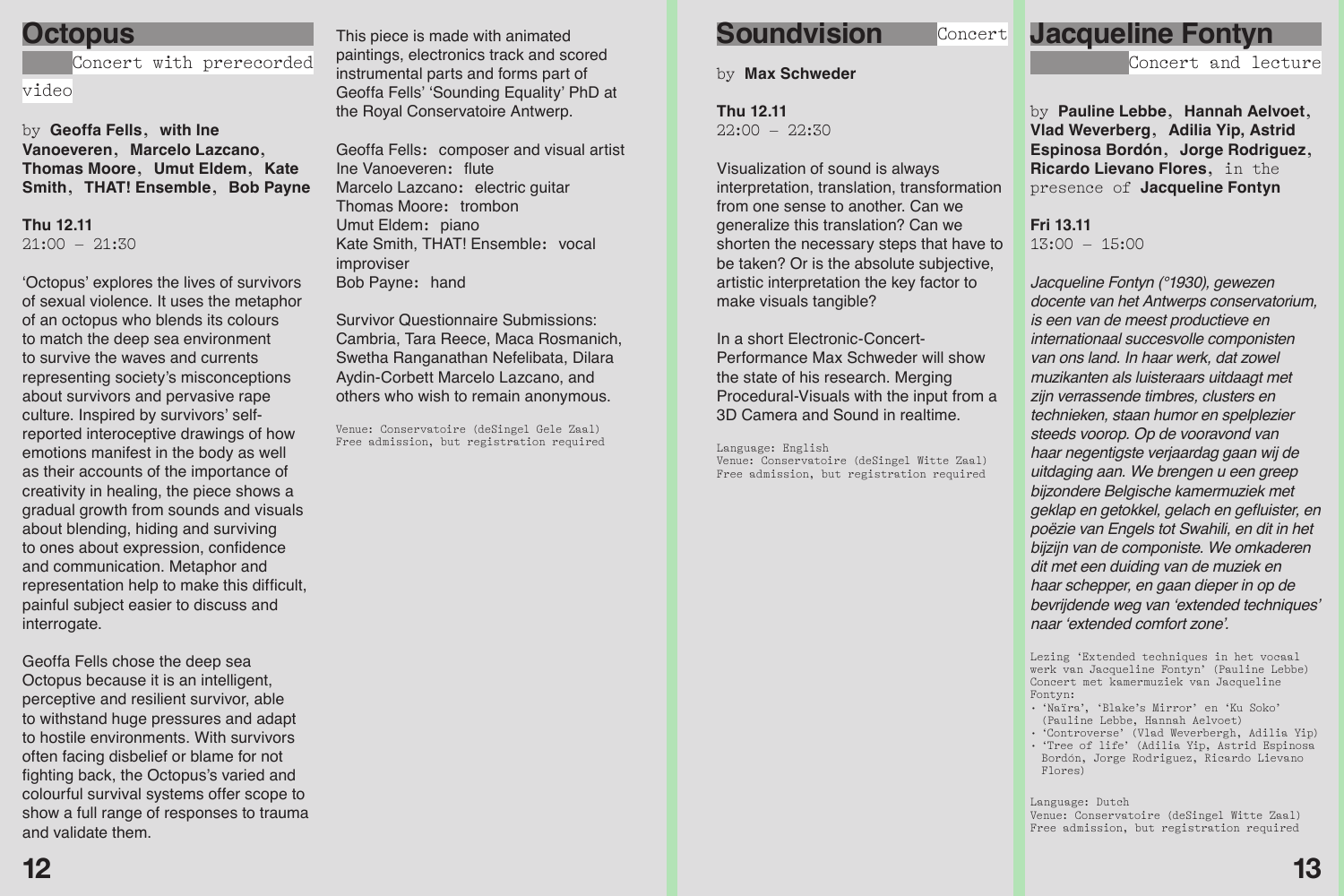### **INCORPORATED**

Open lecture / workshop

presentation

#### by **Winnie Huang**

**Fri 13.11**  $15:30 - 16:00$ 

'INCORPorated' is a way to use known skills in artists' personal disciplines while being open to exploring other ways of expressing with their body through the guidance of the audio-scores. This will be an interactive interdisciplinary 45 minutes lecture/workshop, first for soloists then, groups of duos and finally groups of four performers.

In her work as a researcher and performer of musical-gestural works, Winnie Huang was given a work by Stanford University DMA composer Chris Lortie called 'INCORP'. While it started as a solo developmental work, it expanded to duo and quartet versions. The work is an opportunity for any type of performer (musical, theatrical, dance, performance art, spoken word etc…) to experiment with audio-scores and their own creativity using all possible aspects of themselves.

Language: English Venue: Conservatoire (deSingel Gele Zaal) Free admission, but registration required

### **ArtInAD: methods for artistic integrated audio-description**

Lecture & book launch

by **Max Greyson**

**Fri 13.11**  $17:00 - 17:30$ 

After two years of artistic research, Max Greyson presents his ArtInAD method workbook. On the one hand it is a report of the different forms of integrated accessibility in the contemporary arts and on the other hand it is a collection of practical tools for artistic creation with a focus on accessibility, in particular the artistic integration of audio description and non-verbal elements for the blind and visually impaired in music and dance theater.

During this book presentation, if possible, there will also be room to experience some of the tools in an interactive way.

Language: English Venue: Conservatoire (deSingel Muziekstudio) Free admission, but registration required

### **What is reading? What is performing?: Phase 1**

Lecture-performance

by **Stefania Assandri** and **Renata Lamenza Epifanio**

**Fri 13.11**  $19:00 - 19:30$ 

'TACTICS for a COLLECTIVE BODY' experiments with the nuances of combining the words collective (>1) to body (=1) to reinforce its flexibility. In the search for collectiveness, this project invests in new possibilities of thinking the relationship between the performer and the audience. Could we suppose performance as a privileged artistic practice in order to study the potentialities of interaction between performer and audience?

On the occasion of ARTICULATE, we [the Italo-Sudakas Assandri and Lamenza] propose they [>we and Researcher (>1)] to perform a TACTIC in progress 'What is reading? What is performing? : Phase 1'. Experimenting with the hybridization of practice and theory, the event will be a try out of the material elaborated during the first two months of their research that consists of intertwining the reading of 'Bodies that matter' written by Judith Butler with our body. The relocation of Butler's theory about performativity is they's tool to investigate the relationship between audience and performer.

Language: English Venue: Conservatoire (deSingel Gele Zaal) Free admission, but registration required

# **Vincent Van Meenen's Surrealistisch Spuitwatersalon**

Lecture-performance

by **Vincent Van Meenen** and **Bob Vanden Broeck**

**Fri 13.11** 20:00 – 20:30

Voor het tweede 'Surrealistische spuitwatersalon' gaat Vincent Van Meenen aan de slag met dichter Bob Vanden Broeck. Het afgelopen half jaar waren zij exclusieve getuigen van elkaars creatieproces, waarbij ze gedichten schreven aan de hand van enkele surrealistische creatiemethodes enerzijds, en een door de jongeren van de BOSLABS-samengestelde toolkit anderzijds. Met behulp van telefoongesprekken, dagelijkse brieven, videocalls en wandelingen hielden zij elkaar op de hoogte, becommentarieerden en wijzigden elkaars werk. Hierbij werden opnames gemaakt van telefoongesprekken, kladnotities en gedichten-exegeses. Tijdens het salon zullen ze live elkaars gedichten verbeteren, wijzigen en toelichten.

De 'Surrealistische spuitwatersalons' van Vincent Van Meenen zijn halfjaarlijkse open researchmomenten in het kader van het doctoraatstraject '100 jaar surrealisme – met surrealistische creatiemethodes in dialoog'. Tijdens de 'spuitwatersalons' worden specifieke thema's en methoden van